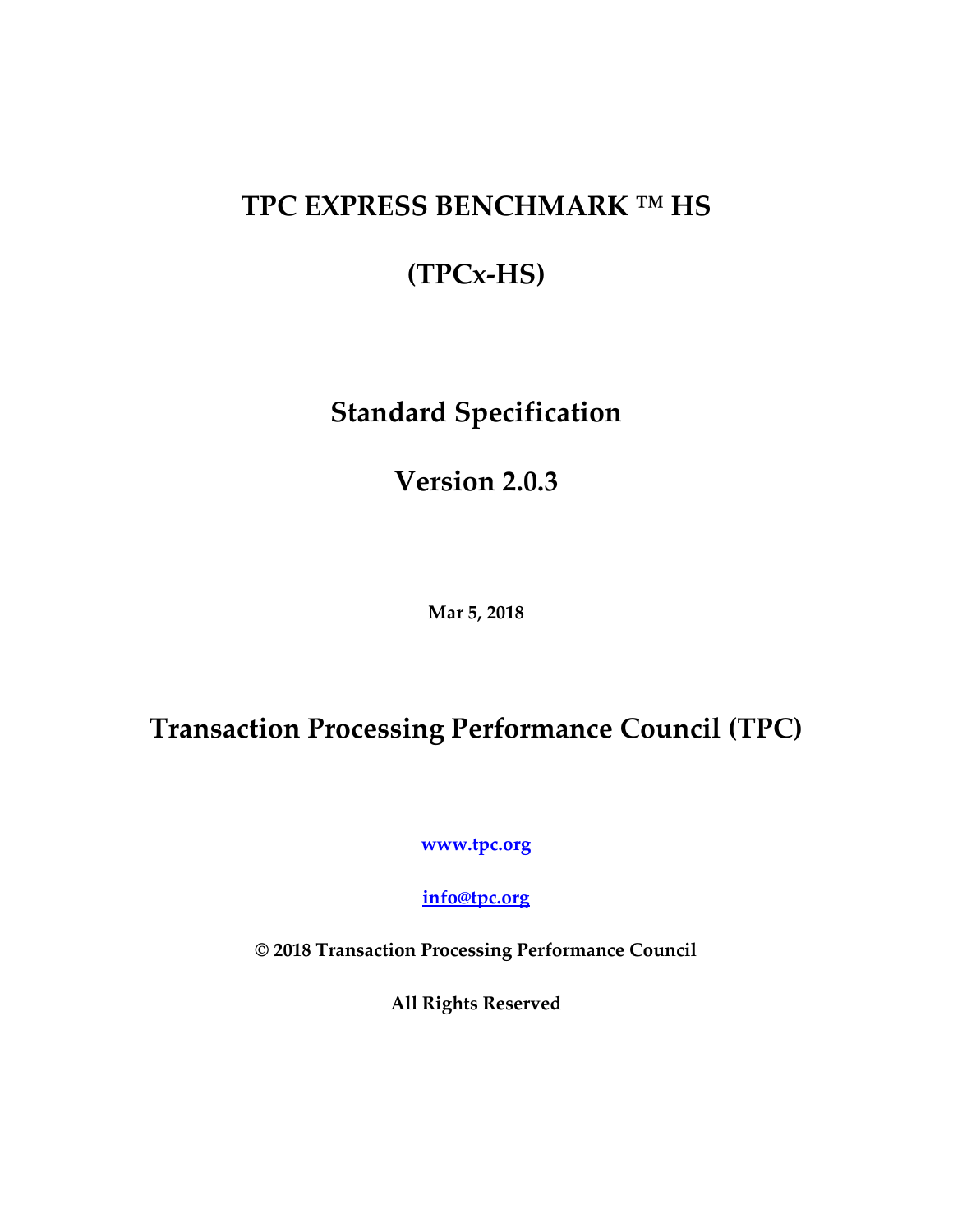#### **Legal Notice**

The TPC reserves all right, title, and interest to this document and associated source code as provided under U.S. and international laws, including without limitation all patent and trademark rights therein.

Permission to copy without fee all or part of this document is granted provided that the TPC copyright notice, the title of the publication, and its date appear, and notice is given that copying is by permission of the Transaction Processing Performance Council. To copy otherwise requires specific permission.

#### **No Warranty**

TO THE MAXIMUM EXTENT PERMITTED BY APPLICABLE LAW, THE INFORMATION CONTAINED HEREIN IS PROVIDED "AS IS" AND WITH ALL FAULTS, AND THE AUTHORS AND DEVELOPERS OF THE WORK HEREBY DISCLAIM ALL OTHER WARRANTIES AND CONDITIONS, EITHER EXPRESS, IMPLIED OR STATUTORY, INCLUDING, BUT NOT LIMITED TO, ANY (IF ANY) IMPLIED WARRANTIES, DUTIES OR CONDITIONS OF MERCHANTABILITY, OF FITNESS FOR A PARTICULAR PURPOSE, OF ACCURACY OR COMPLETENESS OF RESPONSES, OF RESULTS, OF WORKMANLIKE EFFORT, OF LACK OF VIRUSES, AND OF LACK OF NEGLIGENCE. ALSO, THERE IS NO WARRANTY OR CONDITION OF TITLE, QUIET ENJOYMENT, QUIET POSSESSION, CORRESPONDENCE TO DESCRIPTION OR NON-INFRINGEMENT WITH REGARD TO THE WORK.

IN NO EVENT WILL ANY AUTHOR OR DEVELOPER OF THE WORK BE LIABLE TO ANY OTHER PARTY FOR ANY DAMAGES, INCLUDING BUT NOT LIMITED TO THE COST OF PROCURING SUBSTITUTE GOODS OR SERVICES, LOST PROFITS, LOSS OF USE, LOSS OF DATA, OR ANY INCIDENTAL, CONSEQUENTIAL, DIRECT, INDIRECT, OR SPECIAL DAMAGES WHETHER UNDER CONTRACT, TORT, WARRANTY, OR OTHERWISE, ARISING IN ANY WAY OUT OF THIS OR ANY OTHER AGREEMENT RELATING TO THE WORK, WHETHER OR NOT SUCH AUTHOR OR DEVELOPER HAD ADVANCE NOTICE OF THE POSSIBILITY OF SUCH DAMAGES.

#### **Trademarks**

TPC Benchmark and TPC Express are trademarks of the Transaction Processing Performance Council.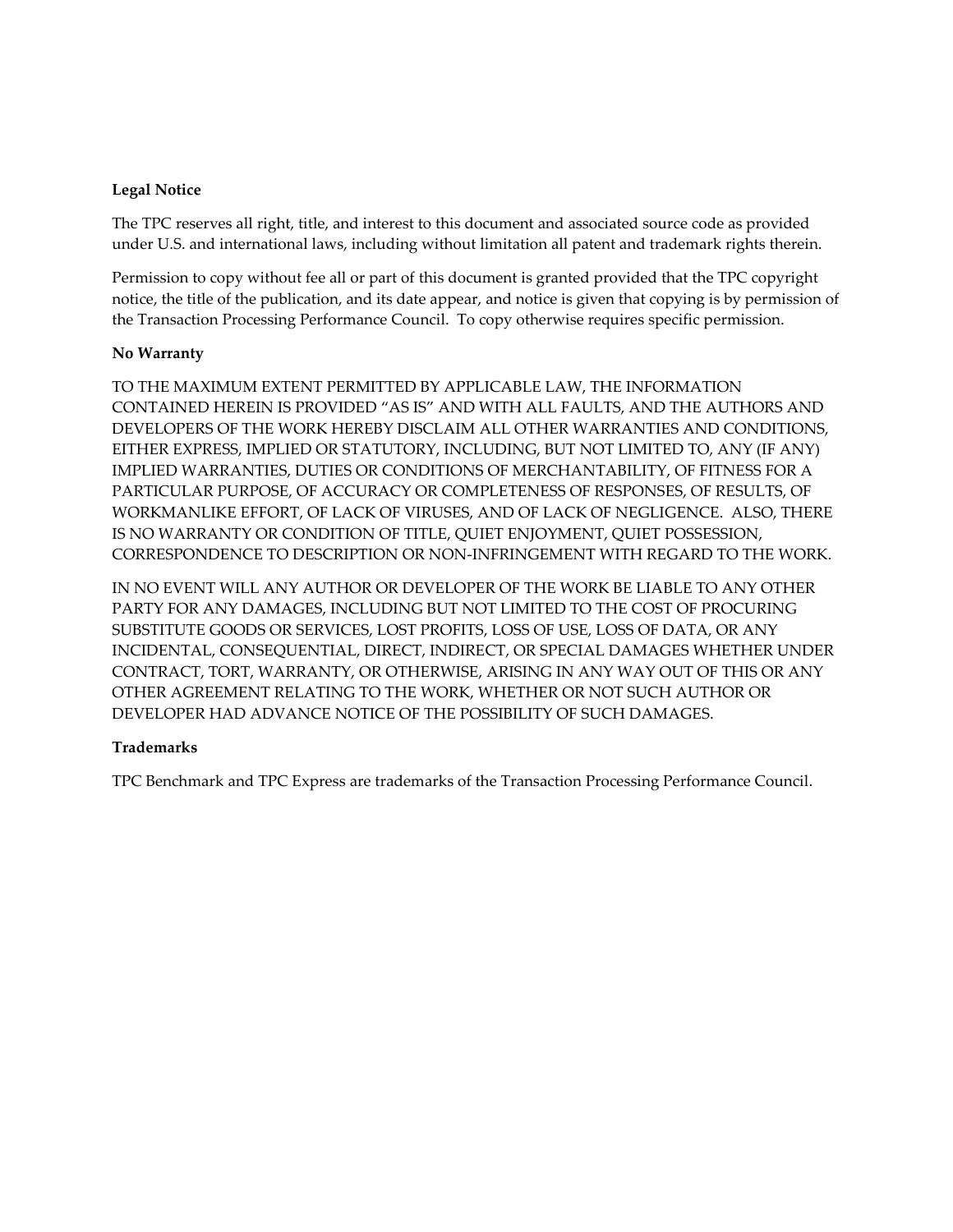## <span id="page-2-1"></span>Acknowledgments

Developing a TPC benchmark for a new environment requires a huge effort to conceptualize research, specify, review, prototype, and verify the benchmark. The TPC acknowledges the work and contributions of the TPCx-HS subcommittee member companies in developing the TPCx-HS specification.

The TPCx-HS subcommittee would like to acknowledge the contributions made by the many members to the development of the benchmark specification. It has taken the dedicated efforts of people across many companies, often in addition to their regular duties. The list of contributors includes Andrew Bond, Andrew Masland, Avik Dey, Brian Caufield, Chaitanya Baru, Da Qi Ren, Dileep Kumar, Jamie Reding, John Fowler, John Poelman, Karthik Kulkarni, Matthew Emmerton, Meikel Poess, Mike Brey, Mike Crocker, Paul Cao, Raghunath Nambiar, Reza Taheri, Simon Harris, Tariq Magdon-Ismail, Wayne Smith, Yanpei Chen, David Grimes, Chinmayi Narasimhadevara and Dave Jaffe.

### <span id="page-2-2"></span>Document Revision History

[Table 1:](#page-2-0) lists the document revision history.

| <b>Date</b> | <b>Version</b> | <b>Description</b>                                                                                                                                                                                                                                                                                                                                      |
|-------------|----------------|---------------------------------------------------------------------------------------------------------------------------------------------------------------------------------------------------------------------------------------------------------------------------------------------------------------------------------------------------------|
| 06/17/2014  | 1.1.0          | Incorporated new comments                                                                                                                                                                                                                                                                                                                               |
| 09/06/2014  | 1.1.2          | Added file Benchmark_Parameters.sh to provide number of<br>Mappers and Reducers. Updated ReadMe File for the above file.<br>Updated Script to print out "Performance Metric (HSph@SF)<br>Report". Updated the source code for 3-way replication. The<br>source code also includes files for HSSort with MapReduce<br>(MR2) for experimental future use. |
| 11/13/2014  | 1.2.0          | Updated requirements for independent audit, requirements for<br>auditing energy audit, substitution. Removed the performance<br>requirements for new kit revisions.                                                                                                                                                                                     |
| 02/19/2015  | 1.3.0          | Updated Full Disclosure requirement. Sample Executive<br>Summary is included.<br>Fixed cross references and alignments                                                                                                                                                                                                                                  |
| 03/24/2016  | 1.3.1          | Updated TPC membership.                                                                                                                                                                                                                                                                                                                                 |
| 04/19/2016  | 1.4.0          | Updated Executive Summary to include the Total Rack Units<br>(RU) occupied by the SUT.                                                                                                                                                                                                                                                                  |
| 07/12/2016  | 1.4.1          | Document Revision History Table formatting changes.                                                                                                                                                                                                                                                                                                     |
| 11/03/2016  | 1.4.2          | Updated to align with Pricing v2 and allow for LCS<br>publications. Added support for non-JBOD storage.                                                                                                                                                                                                                                                 |
| 04/20/2017  | 2.0.0          | Updated to include Spark. Updated Acknowledgments.                                                                                                                                                                                                                                                                                                      |
| 06/07/2017  | 2.0.1          | Updated version number to match kit.                                                                                                                                                                                                                                                                                                                    |
| 09/20/2017  | 2.0.2          | Updated Section 8.1 to include the Pre-Publication Board.                                                                                                                                                                                                                                                                                               |
| 03/05/2018  | 2.0.3          | Include source files in kit.                                                                                                                                                                                                                                                                                                                            |

<span id="page-2-0"></span>

| Table 1: | <b>Document Revision History</b> |
|----------|----------------------------------|
|          |                                  |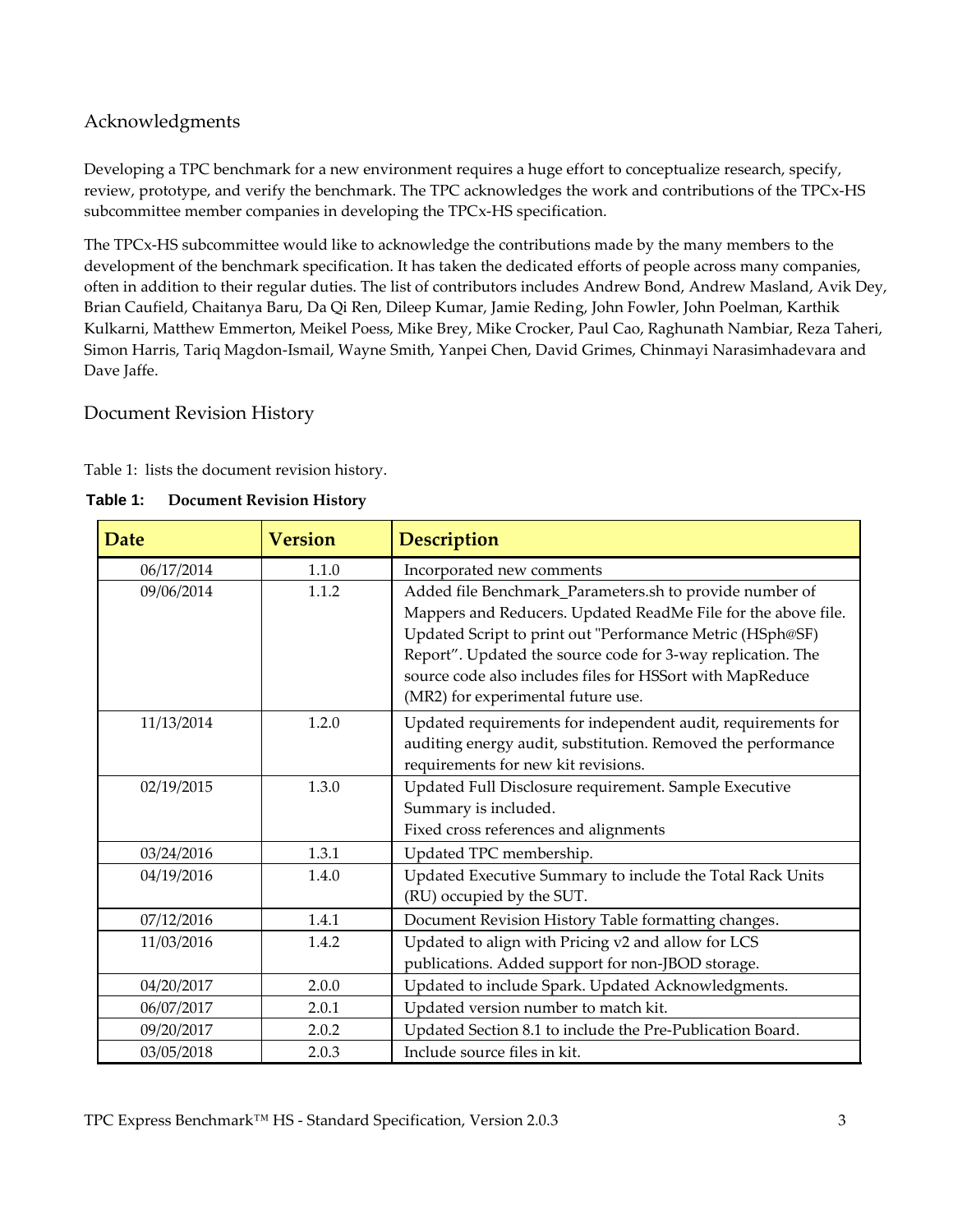## <span id="page-3-0"></span>**TPC Membership**

TPC membership as of March 2018.

## <span id="page-3-1"></span>Full Members

| <b>G</b> ction.                      | ahaha<br><b>CISCO</b> | <b>DELL</b>      | $\bigvee$ DataCore                      | Fujitsu |
|--------------------------------------|-----------------------|------------------|-----------------------------------------|---------|
| <b>Hewlett Packard</b><br>Enterprise | <b>HITACHI</b>        | <b>HUAWEI</b>    | IBM                                     | inspur  |
| (intel)                              | Lenovo.               | <b>Microsoft</b> | <b>NUTANIX.</b>                         | ORACLE  |
| <b>Pivotal</b>                       | <b>R</b> , redhat     | <b>SAP</b>       | <b>TERADATA</b><br>Raising Intelligence |         |
| <b>vm</b> ware <sup>®</sup>          |                       |                  |                                         |         |

<span id="page-3-2"></span>Associate Members

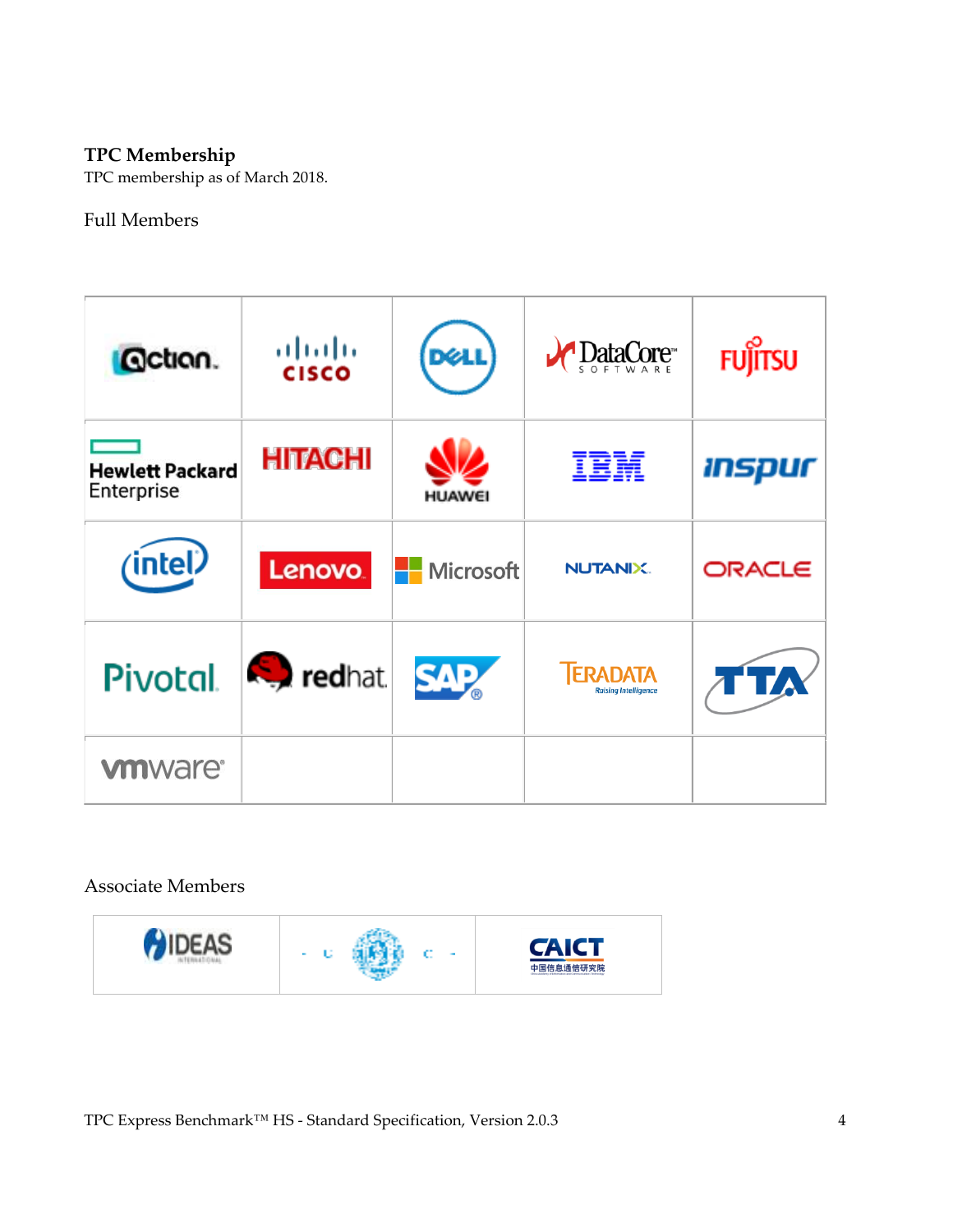## **TABLE OF CONTENTS**

| <b>ACKNOWLEDGMENTS</b>                        | 3  |
|-----------------------------------------------|----|
| <b>DOCUMENT REVISION HISTORY</b>              | 3  |
| <b>TPC MEMBERSHIP</b>                         | 4  |
| <b>FULL MEMBERS</b>                           | 4  |
| <b>ASSOCIATE MEMBERS</b>                      | 4  |
| <b>CLAUSE 1: INTRODUCTION</b>                 | 7  |
| 1.1 PREAMBLE                                  | 7  |
| 1.2 TPCX-HS KIT AND LICENSING                 | 7  |
| 1.3 GENERAL IMPLEMENTATION GUIDELINES         | 7  |
| 1.4 GENERAL MEASUREMENT GUIDELINES            | 8  |
| <b>CLAUSE 2: WORKLOAD AND EXECUTION</b>       | 9  |
| 2.1 BENCHMARK KIT                             | 9  |
| 2.1.1 Kit Contents                            | 9  |
| 2.1.2 Kit Usage                               | 9  |
| 2.1.3 Kit Modification                        | 9  |
| 2.1.3.1 Minor Shell Script Modifications      | 9  |
| 2.1.3.2 Major Shell Script Modifications      | 9  |
| 2.1.3.3 Java Code Modifications               | 10 |
| 2.1.4 Future Kit Releases                     | 10 |
| <b>2.2 BENCHMARK WORKLOAD</b>                 | 10 |
| <b>2.3 BENCHMARK EXECUTION</b>                | 10 |
| 2.3.1 DATA REPLICATION                        | 12 |
| 2.4 CONFIGURATION AND TUNING                  | 12 |
| <b>CLAUSE 3: SYSTEM UNDER TEST AND DRIVER</b> | 13 |
| <b>3.1 SYSTEM UNDER TEST</b>                  | 13 |
| <b>CLAUSE 4: SCALE FACTORS AND METRICS</b>    | 15 |
| <b>4.1 SCALE FACTOR</b>                       | 15 |
| <b>4.2 METRICS</b>                            | 15 |
| 4.3 PERFORMANCE METRIC (HSPH@SF)              | 15 |
| 4.4 PRICE PERFORMANCE METRIC (\$/HSPH@SF)     | 15 |
| <b>4.5 SYSTEM AVAILABILITY DATE</b>           | 16 |
| <b>4.6 METRIC COMPARISON</b>                  | 16 |
| 4.7 REQUIRED REPORTING COMPONENTS             | 16 |
| <b>CLAUSE 5: PRICING</b>                      | 17 |
| 5.1 PRICING METHODOLOGY AND MODEL             | 17 |
| 5.2 PRICED SYSTEM                             | 17 |
| 5.3 ADDITIONAL OPERATIONAL COMPONENTS         | 17 |
| 5.4 SOFTWARE                                  | 18 |
| 5.5 ALLOWABLE SUBSTITUTIONS                   | 18 |
| <b>CLAUSE 6: ENERGY</b>                       | 19 |
|                                               |    |

TPC Express Benchmark™ HS - Standard Specification, Version 2.0.3 5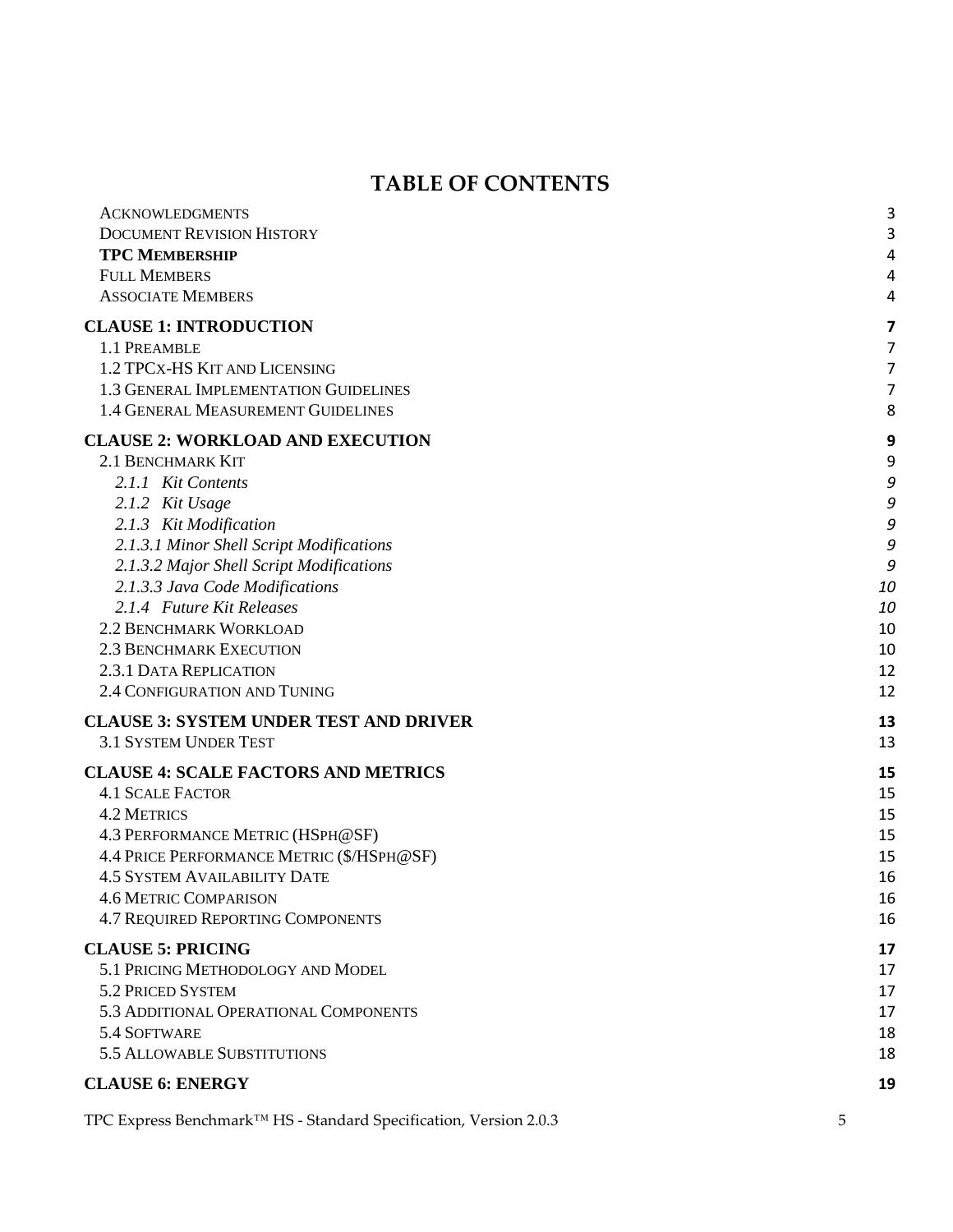| <b>6.1 GENERAL MEASUREMENT GUIDELINES</b>        | 19 |
|--------------------------------------------------|----|
| <b>6.3 TPCX-HS ENERGY METRIC</b>                 | 21 |
| <b>6.4 REPORTING TPC-ENERGY OPTIONAL METRICS</b> | 21 |
| <b>CLAUSE 7: FULL DISCLOSURE</b>                 | 22 |
| 7.1 REPORTING REQUIREMENTS                       | 22 |
| <b>7.2 FORMAT GUIDELINES</b>                     | 22 |
| 7.3 FULL DISCLOSURE REPORT                       | 22 |
| 7.4 GENERAL ITEMS                                | 22 |
| 7.5 WORKLOAD RELATED ITEMS                       | 25 |
| 7.6 SUT RELATED ITEMS                            | 26 |
| 7.7 SCALE FACTORS AND METRICS                    | 26 |
| 7.8 CLAUSE 8 - AUDIT RELATED ITEMS               | 26 |
| 7.9 EXECUTIVE SUMMARY                            | 27 |
| 7.10 PAGE LAYOUT                                 | 27 |
| <b>IMPLEMENTATION OVERVIEW</b><br>7.11           | 27 |
| 7.12 PRICING SPREADSHEET                         | 29 |
| 7.13 NUMERICAL QUANTITIES SUMMARY                | 29 |
| <b>TPCX-HS RUN REPORT</b><br>7.14                | 30 |
| 7.15 AVAILABILITY OF THE FULL DISCLOSURE REPORT  | 30 |
| 7.16 REVISIONS TO THE FULL DISCLOSURE REPORT     | 31 |
| <b>CLAUSE 8: AUDIT</b>                           | 32 |
| <b>8.1 GENERAL RULES</b>                         | 32 |
| <b>8.2 AUDIT CHECK LIST</b>                      | 33 |
| 8.2.1 CLAUSE 2 Related Items                     | 33 |
| 8.2.2 CLAUSE 3 Related Items                     | 33 |
| 8.2.3 CLAUSE 4 Related Items                     | 33 |
| 8.2.4 CLAUSE 5 Related Items                     | 33 |
| 8.2.5 CLAUSE 6 Related Items                     | 33 |
| <b>CLAUSE 9: SAMPLE EXECUTIVE SUMMARY</b>        | 34 |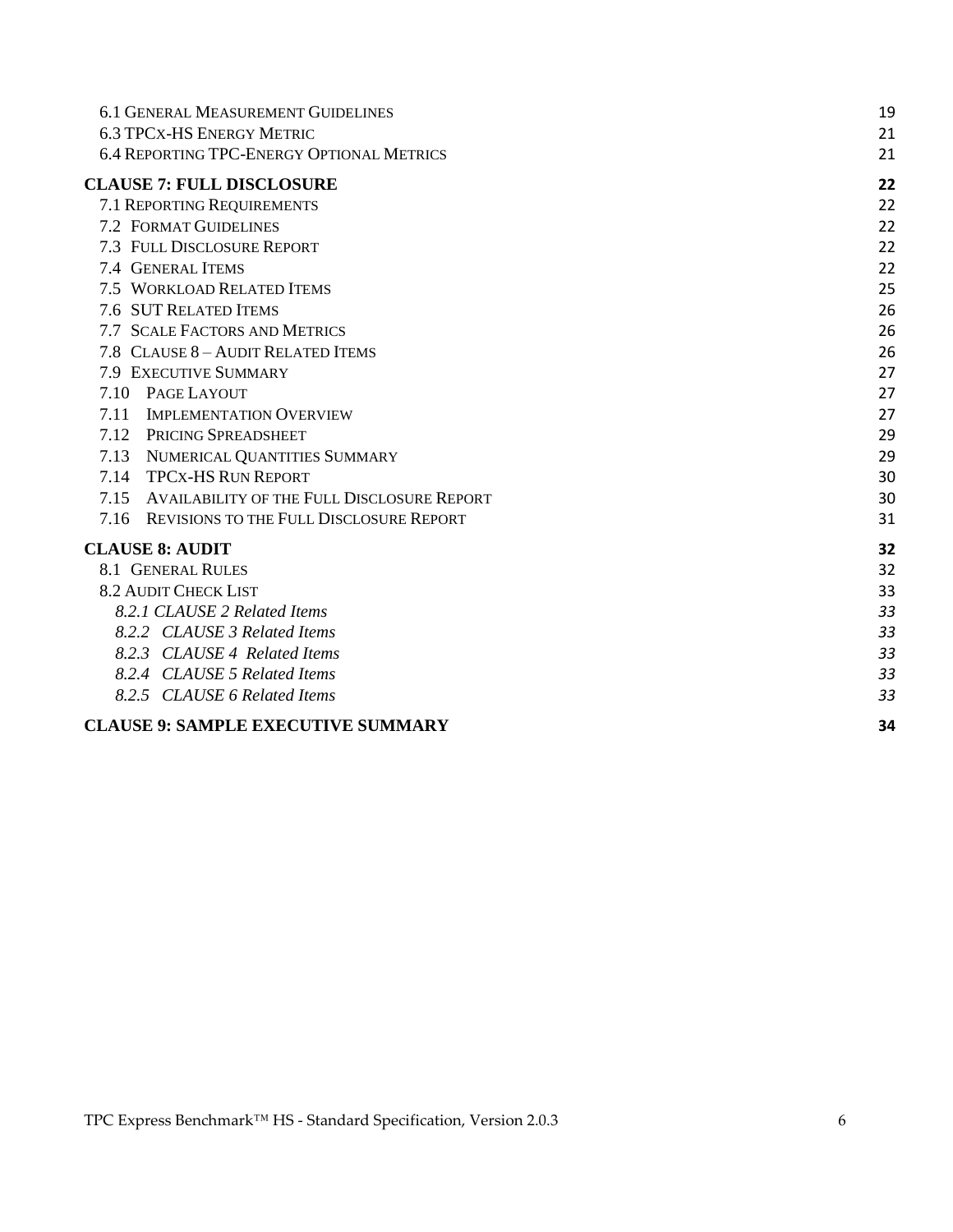## **CLAUSE 1: INTRODUCTION**

## <span id="page-6-1"></span><span id="page-6-0"></span>1.1 Preamble

Big Data technologies like Hadoop and Spark have become an important part of the enterprise IT ecosystem. The TPC Express Benchmark™HS (TPCx-HS) was developed to provide an objective measure of hardware, operating system and commercial Apache Hadoop File System API compatible software distributions, and to provide the industry with verifiable performance, price-performance and availability metrics. The benchmark models a continuous system availability of 24 hours a day, 7 days a week.

Even though the modeled application is simple, the results are highly relevant to hardware and software dealing with Big Data systems in general. **TPCx-HS** stresses both the hardware and software stack including the execution engine (MapReduce or Spark) and Hadoop Filesystem API compatible layers. This workload can be used to assess a broad range of system topologies and implementation of Hadoop/Spark clusters. The TPCx-HS benchmark can be used to assess a broad range of system topologies and implementation methodologies in a technically rigorous and directly comparable, in a vendor-neutral manner.

## <span id="page-6-2"></span>1.2 TPCx-HS Kit and Licensing

The **TPCx-HS** kit is available from the TPC (See [www.tpc.org/tpcx-hs](http://www.tpc.org/tpcx-hs) for more information). User must sign-up and agree to the **TPCx-HS** User Licensing Agreement (ULA) to download the kit. Re-distribution of the kit is prohibited. All related work (such as collaterals, papers, derivatives) must acknowledge the TPC and include TPCx-HS copyright. The TPCx-H Kit includes: TPCx-HS Specification document (this document), TPCx-HS Users Guide documentation, Shell scripts to set up the benchmark environment, Java code to execute the benchmark load. See [CLAUSE 2:](#page-8-0)  [WORKLOAD AND EXECUTION](#page-8-0)

## <span id="page-6-3"></span>1.3 General Implementation Guidelines

The purpose of TPC benchmarks are to provide relevant, objective performance data to industry users. To achieve that purpose, TPC benchmark specifications require that benchmark tests be implemented with systems, products, technologies and pricing that:

- Are generally available to users;
- Are relevant to the market segment that the individual TPC benchmark models or represents (for example, TPCx-HS models and represents Hadoop MapReduce/Spark execution engines and Hadoop Filesystem API compatible systems);
- Would plausibly be implemented by a significant number of users in the market segment the benchmark models or represents.

The system under test (SUT)'s fault-recovery attributes must transparently and automatically allow recovery from partial failures. Partial failure is defined as a failure that is limited to a given component (for example, machines or hardware nodes) or phase of processing (for example, map or reduce tasks). In case of a partial failure, the implementation will only allow restarting of the impacted portion of the work in progress. The work that has already successfully completed in earlier phases of processing in other non-failed components of the SUT cannot be restarted. For example, if a node fails, only the tasks that were scheduled and ran on that node can be restarted.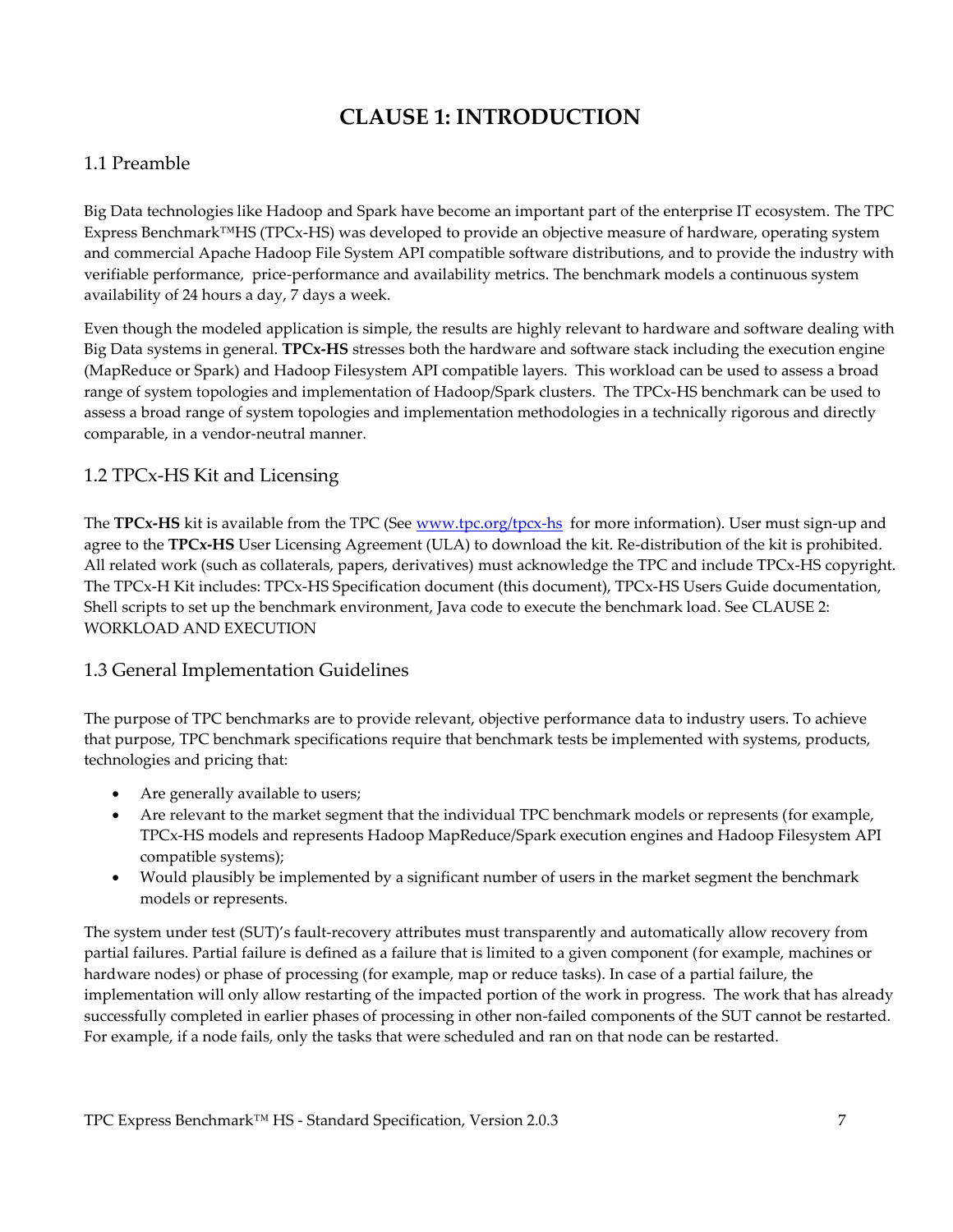The use of new systems, products, technologies (hardware or software) and pricing is encouraged so long as they meet the requirements above. Specifically prohibited are benchmark systems, products, technologies or pricing (hereafter referred to as "implementations") whose primary purpose is performance optimization of the TPC benchmark results without any corresponding applicability to real-world applications and environments. In other words, all "benchmark special" implementations that improve benchmark results but not real-world performance or pricing, are prohibited.

The following characteristics shall be used as a guide to judge whether a particular implementation is a benchmark special. It is not required that each point below be met, but that the cumulative weight of the evidence be considered to identify an unacceptable implementation. Absolute certainty or certainty beyond a reasonable doubt is not required to make a judgment on this complex issue. The question that must be answered is: "Based on the available evidence, does the clear preponderance (the greater share or weight) of evidence indicate that this implementation is a benchmark special?"

The following characteristics shall be used to judge whether a particular implementation is a benchmark special:

- Is the implementation generally available, externally documented, and supported?
- Does the implementation have significant restrictions on its use or applicability that limits its use beyond the TPCx-HS benchmark?
- Is the implementation or part of the implementation poorly integrated into the larger product?
- Does the implementation take special advantage of the limited nature of the TPCx-HS benchmark in a manner that would not be generally applicable to the environment the benchmark represents?
- Is the use of the implementation discouraged by the vendor? (This includes failing to promote the implementation in a manner similar to other products and technologies.)
- Does the implementation require uncommon sophistication on the part of the end-user, programmer, or system administrator?
- Is the implementation (including beta) being purchased or used for applications in the market area the benchmark represents? How many sites implemented it? How many end-users benefit from it? If the implementation is not currently being purchased or used, is there any evidence to indicate that it will be purchased or used by a significant number of end-user sites?

The rules for pricing are included in the TPC Pricing Specification located at [www.tpc.org](http://www.tpc.org/).

The rules for energy measurement are included in the TPC Energy Specification located at [www.tpc.org](http://www.tpc.org/).

#### <span id="page-7-0"></span>1.4 General Measurement Guidelines

TPC benchmark results are expected to be accurate representations of system performance. Therefore, there are certain guidelines that are expected to be followed when measuring those results. The approach or methodology to be used in the measurements are either explicitly described in the specification or left to the discretion of the test sponsor. When not described in the specification, the methodologies and approaches used must meet the following requirements:

- The approach is an accepted engineering practice or standard;
- The approach does not enhance the result;
- Equipment used in measuring the results is calibrated according to established quality standards;
- Fidelity and candor is maintained in reporting any anomalies in the results, even if not specified in the TPC benchmark requirements.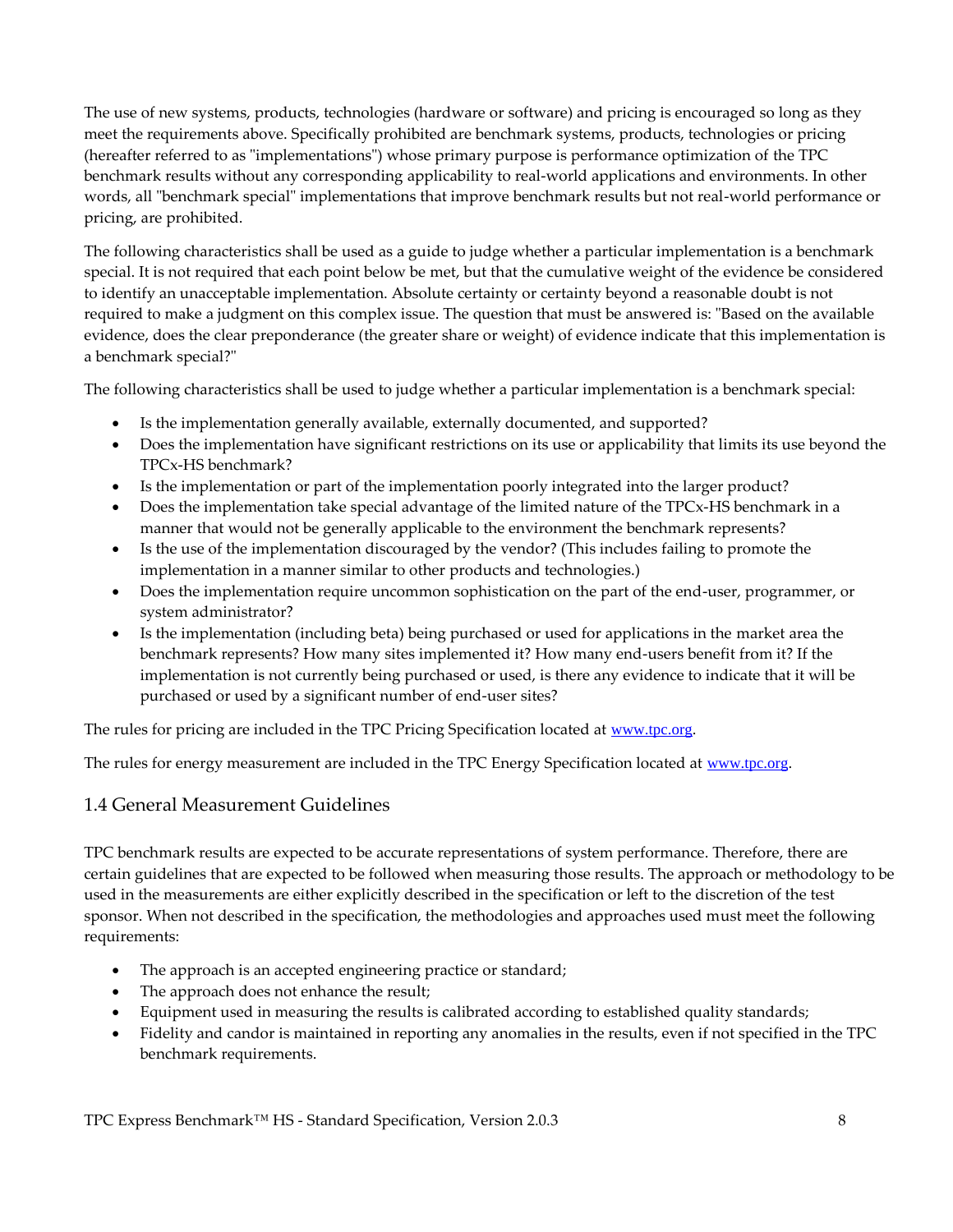## **CLAUSE 2: WORKLOAD AND EXECUTION**

<span id="page-8-0"></span>This clause defines workload and execution.

#### <span id="page-8-1"></span>2.1 Benchmark Kit

#### <span id="page-8-2"></span>2.1.1 Kit Contents

The TPCx-HS kit contains the following:

- TPCx-HS Specification document
- TPCx-HS Users Guide documentation
- Shell scripts to set up the benchmark environment
- Java code to execute the benchmark load

#### <span id="page-8-3"></span>2.1.2 Kit Usage

To submit a compliant TPCx-HS benchmark result, the test sponsor is required to use the TPCx-HS kit as provided except for modifications explicitly listed in Clause 2.1.3

The kit must be used as outlined in the TPCx-HS Users Guide.

The output of the TPCx-HS kit is called the **run report** which includes the following:

- Version number of TPCx-HS kit
- Checksum for HSGen, HSDataCheck, HSSort and HSValidate Programs
- Output from HSGen, HSDataCheck (presort and post sort), HSSort and HSValidate Programs
- Cardinality of the test dataset presort and post sort
- Verification of data replication

<span id="page-8-7"></span>If there is a conflict between the TPCx-HS specification and the TPC provided code, the TPC provided code prevails.

#### <span id="page-8-4"></span>2.1.3 Kit Modification

#### <span id="page-8-5"></span>2.1.3.1 Minor Shell Script Modifications

Minor modifications to the provided shell scripts in the TPCx-HS kit to facilitate operating system differences are allowed without TPC approval.

The following changes are considered minor modifications:

• Shell script changes necessary for the kit scripts to execute on a particular operating system as long as the changes do not alter the execution logic of the script

#### <span id="page-8-6"></span>2.1.3.2 Major Shell Script Modifications

All changes to the scripts included in the kit other than those allowed in Clause

#### 2.1.3 [Kit Modification](#page-8-7)

[2.1.3.1 Minor Shell Script Modifications](#page-8-7) would be considered major modifications. Major modifications must be approved by the TPC prior to being used in a benchmark submission.

TPC Express Benchmark™ HS - Standard Specification, Version 2.0.3 9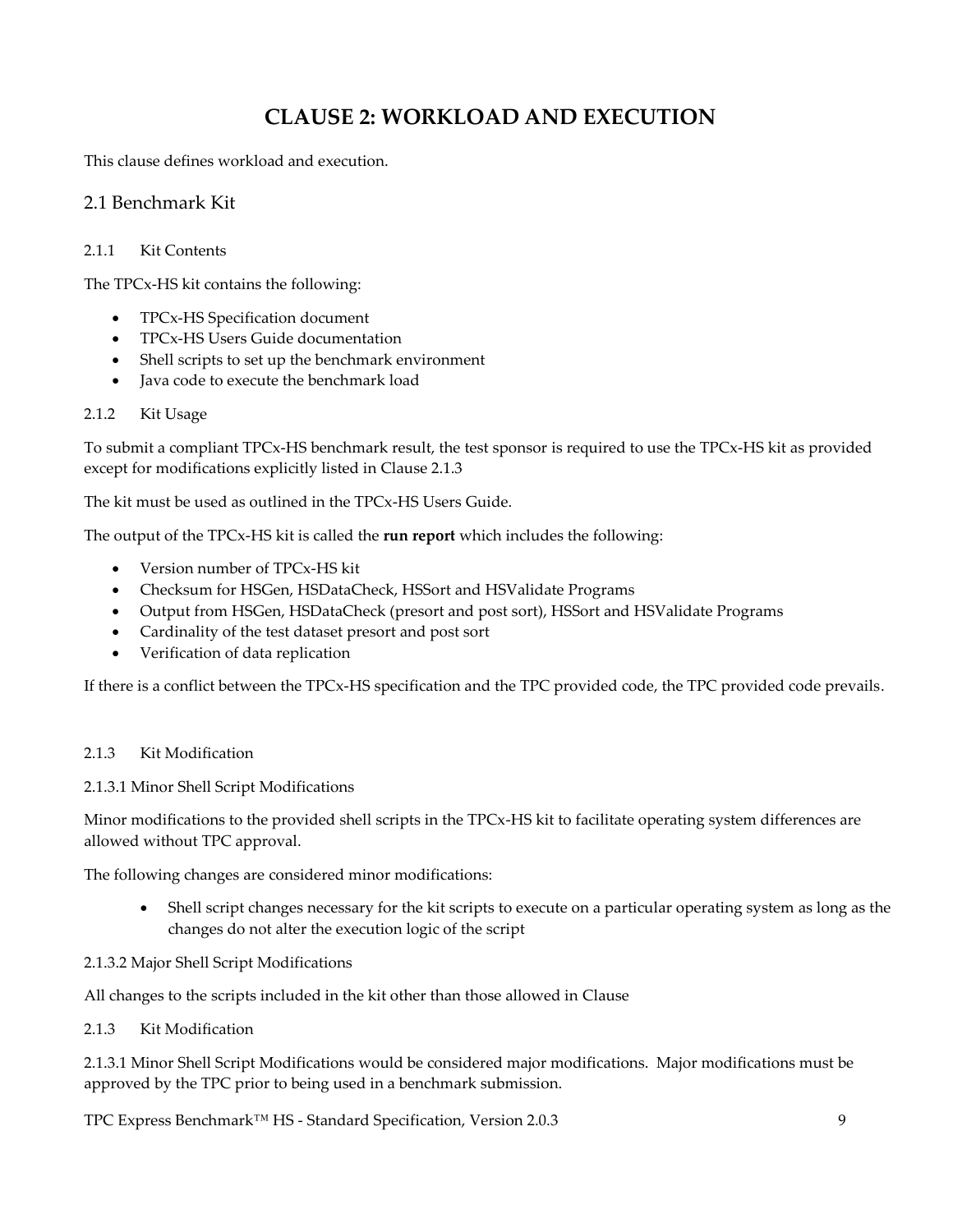It will be the judgment of the TPC members reviewing the submission or the TPCx-HS certified auditor (if being used) as to whether scripting changes are considered minor or major. If the test sponsor has any doubts they are encouraged to have the changes approved by the TPC prior to being used in a submission.

#### <span id="page-9-0"></span>2.1.3.3 Java Code Modifications

No modifications are allowed to the java code provided in the TPCx-HS kit.

### <span id="page-9-1"></span>2.1.4 Future Kit Releases

The TPC will release future TPCx-HS benchmark kits at its discretion to fix bugs or add features. When a new kit version is released the TPC will release a timetable regarding the last date a benchmark submission can be made using the previous kit version. After this date only submissions using the new kit version will be considered, and submissions using the previous kit version will immediately be found non-compliant.

If the test sponsor would like new scripts or existing script changes to be included in a future release of the TPCx-HS benchmark kit, then the test sponsor can donate the scripts or script code changes to the TPC and work with the TPC to get them included in the next release.

If a test sponsor would like to see changes made to the java code of the kit, then the changes should be provided to the TPC for potential inclusion in the next release of the TPCx-HS benchmark kit.

## <span id="page-9-2"></span>2.2 Benchmark Workload

The TPC Benchmark™HS (TPCx-HS) benchmark workload consists of the following modules:

- **HSGen** is a program to generate the data at a particular **Scale Factor**. (See CLAUSE 4: [SCALE FACTORS](#page-14-0)  [AND METRICS\)](#page-14-0). HSGen is based on TeraGen
- **HSDataCheck** is a program to check the compliance of the dataset and replication.
- **HSSort** is a program to sort the data into a total order. HSSort is based on TeraSort [1]
- **HSValidate** is a program that validates the output is sorted. HSValidate is based on TeraValidate [1]

[1] [http://hadoop.apache.org/docs/current/api/org/apache/hadoop/examples/terasort/package](http://hadoop.apache.org/docs/current/api/org/apache/hadoop/examples/terasort/package-summary.html%23package_description)[summary.html#package\\_description](http://hadoop.apache.org/docs/current/api/org/apache/hadoop/examples/terasort/package-summary.html%23package_description)

## <span id="page-9-3"></span>2.3 Benchmark Execution

A **valid run** will consist of five separate phases run sequentially. These phases may not overlap in their execution times. For example, the start of Phase 2 may not begin until Phase 1 is complete and the start of Phase 3 may not begin until Phase 2 is complete etc. All phases are initiated by the <TPCx-HS-master> script, which can be executed from any of the nodes in the SUT. The phases are listed below:

- 1. Generation of input data via HSGen. The data generated must be written on a Durable Medium.
- 2. Dataset (See CLAUSE 4: [SCALE FACTORS AND METRICS\)](#page-14-0) verification via HSDataCheck. The program is to verify the cardinality, size and replication factor of the generated data. If the HSDataCheck program reports that the data replication factor is less than 3, then the test sponsor must provide additional documentation (see Clause 2.3.1); otherwise, the run is considered invalid.
- 3. Running the sort using HSSort on the input data. This phase samples the input data and sorts the data. The sorted data must be written on a Durable Medium.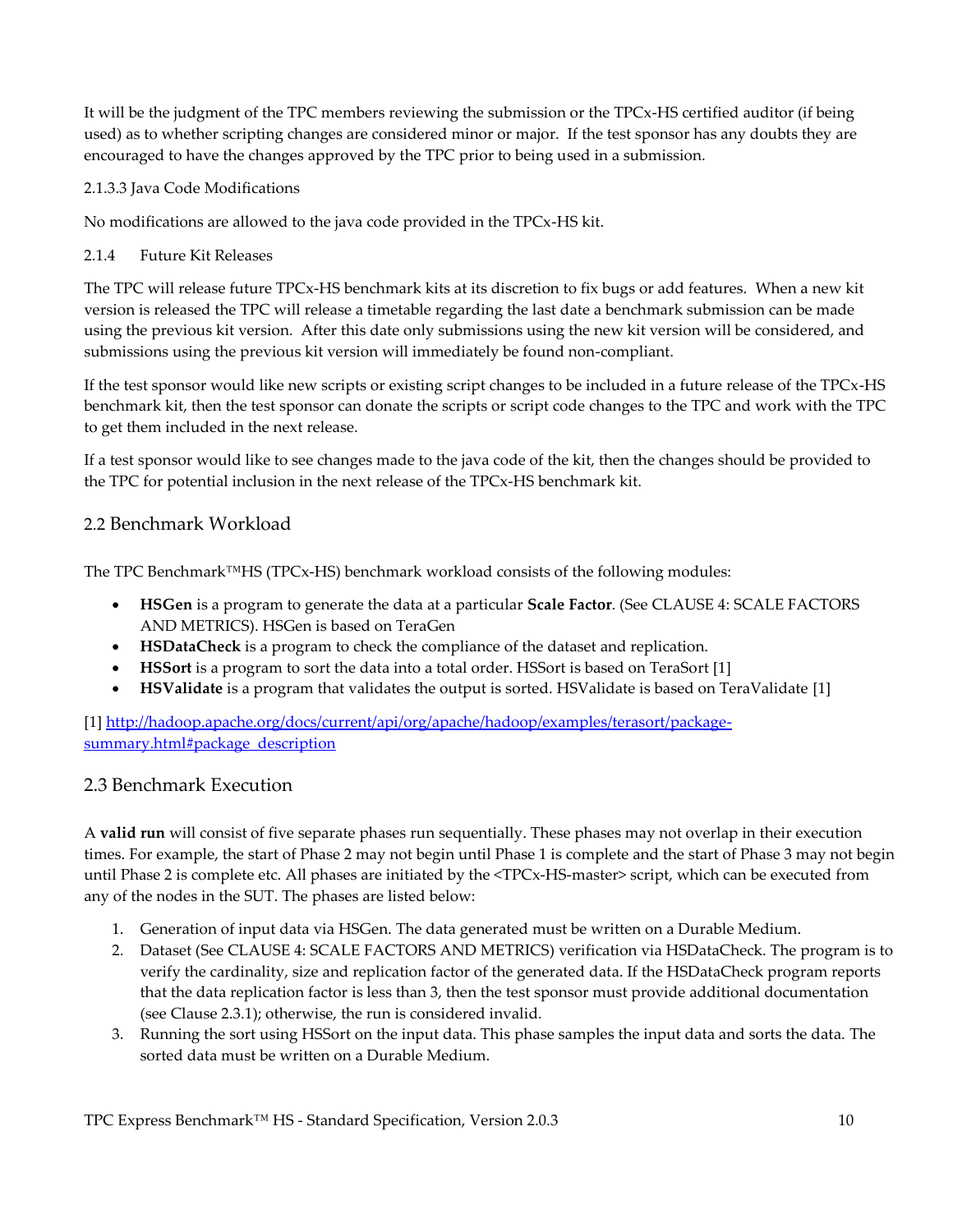- 4. Dataset (See CLAUSE 4: [SCALE FACTORS AND METRICS\)](#page-14-0) verification via HSDataCheck. The program is to verify the cardinality, size and replication factor of the sorted data. If the HSDataCheck program reports that the data replication factor is less than 3, then the test sponsor must provide additional documentation (see Clause 2.3.1); otherwise, the run is considered invalid.
- 5. Validating the sorted output data via HSValidate. HSValidate validates the sorted data. If the HSValidate program reports that the HSSort did not generate the correct sort order, then the run is considered invalid.

The elapsed time for each phase must be reported.

The benchmark test consists of two runs, Run1 and Run2, which must follow the Run Phases above. No activities except file system cleanup are allowed between Run 1 and Run2. The total elapsed time for the run in seconds (T) is used for the TPCx-HS Performance Metric calculation. The **performance run** is defined as the run with the lower TPCx-HS Performance Metric. The **repeatability run** is defined as the run with the higher TPCx-HS Performance Metric. The **reported performance metric** is the TPCx-HS Performance Metric for the **performance run.**

No configuration or tuning changes are allowed between the two runs.

The benchmark execution phases are listed below and illustrated in [Figure 1:](#page-10-0)

<span id="page-10-0"></span>Figure 1 TPCx-HS Execution Phases



**Comment:** No part of the SUT may be rebooted or restarted during or between the runs. If there is a nonrecoverable error reported by any of the applications, operating system, or hardware in any of the five phases or between Run 1 and Run 2, the run is considered invalid. If a recoverable error is detected in any

TPC Express Benchmark<sup>™</sup> HS - Standard Specification, Version 2.0.3 11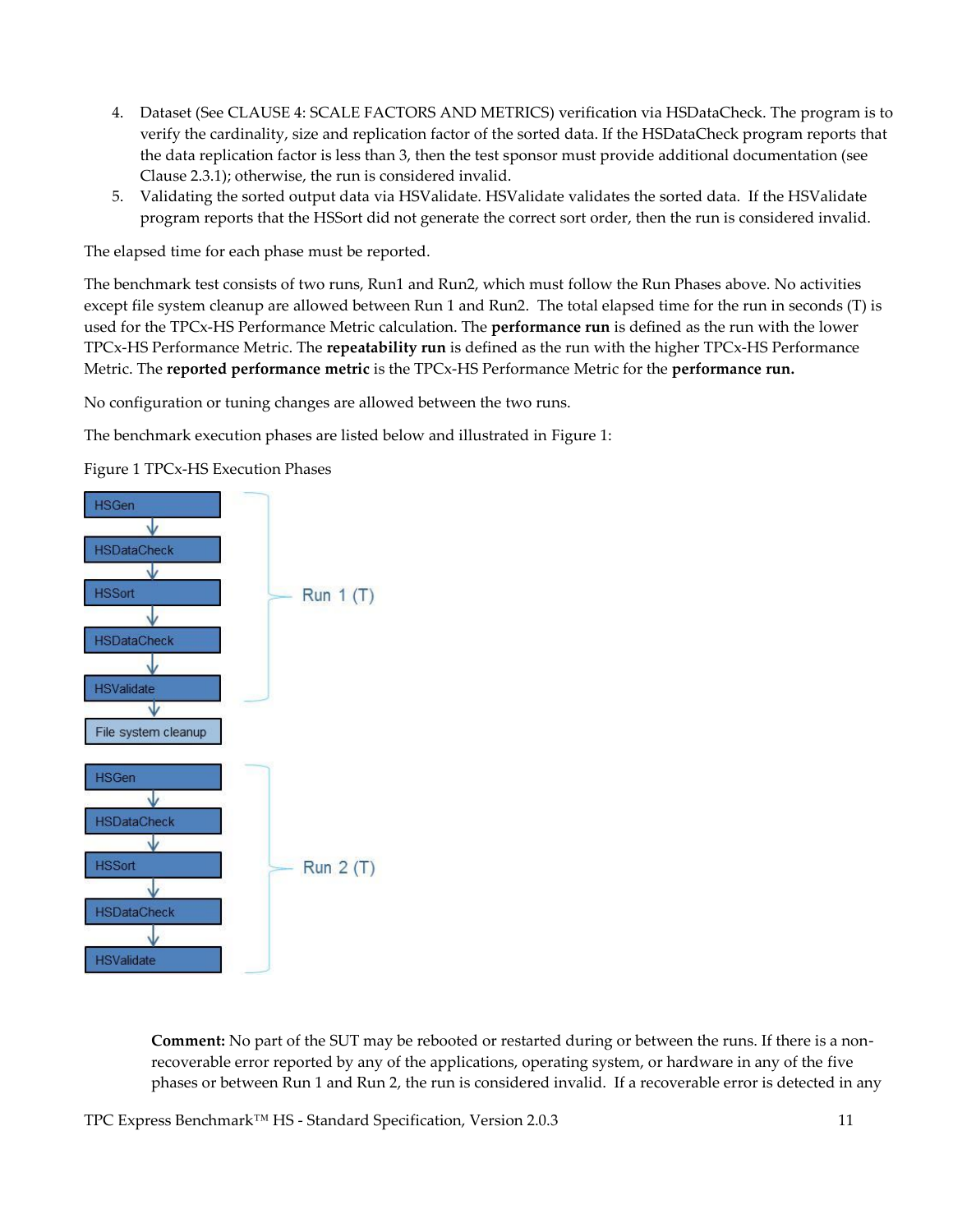of the phases, and is automatically dealt with or corrected by the applications, operating system, or hardware then the run is considered valid provided the run meets all other requirements. However, manual intervention by the test sponsor is not allowed. If the recoverable error requires manual intervention to deal with or correct then the run is considered invalid.

### <span id="page-11-0"></span>2.3.1 Data Replication

Either a minimum of three-way data replication must be maintained for the datasets generated by HSGen and HSSort throughout the run, or the test sponsor must provide a description of the data redundancy approach describing both hardware and software used to achieve the data redundancy and explain why it is equivalent to or better than the data redundancy provided by traditional local-JBOD storage and replication factor of three. For Licensed Compute Services where visibility into the hardware and software used to implement the durable medium is limited, the test sponsor must provide a description of the Licensed Compute Service Service Level Agreement and explain why it is equivalent to or better than the data redundancy provided by traditional local-JBOD storage and replication factor of three.

**Comment:** The intent is to allow test sponsors to publish TPCx-HS results on alternative storage media types besides traditional local-JBOD. The alternative hardware or service must prevent data loss in the event of a permanent irrecoverable failure of any single durable medium containing dataset data generated by HSGen or HSSort. The distributed file system must be HDFS or an implementation of Hadoop File System compatible APIs (see Clause 7.4.7).

## <span id="page-11-1"></span>2.4 Configuration and Tuning

The SUT cannot be reconfigured, changed, or re-tuned by the test sponsor during or between any of the five phases or between Run 1 and Run 2. Any manual tunings to the SUT must be performed before the beginning of Phase 1 of Run 1, and must be fully disclosed. Automated changes and tuning performed between any of the phases are allowed. Any changes to default tunings or parameters of the applications, operating systems, or hardware of the SUT must be disclosed.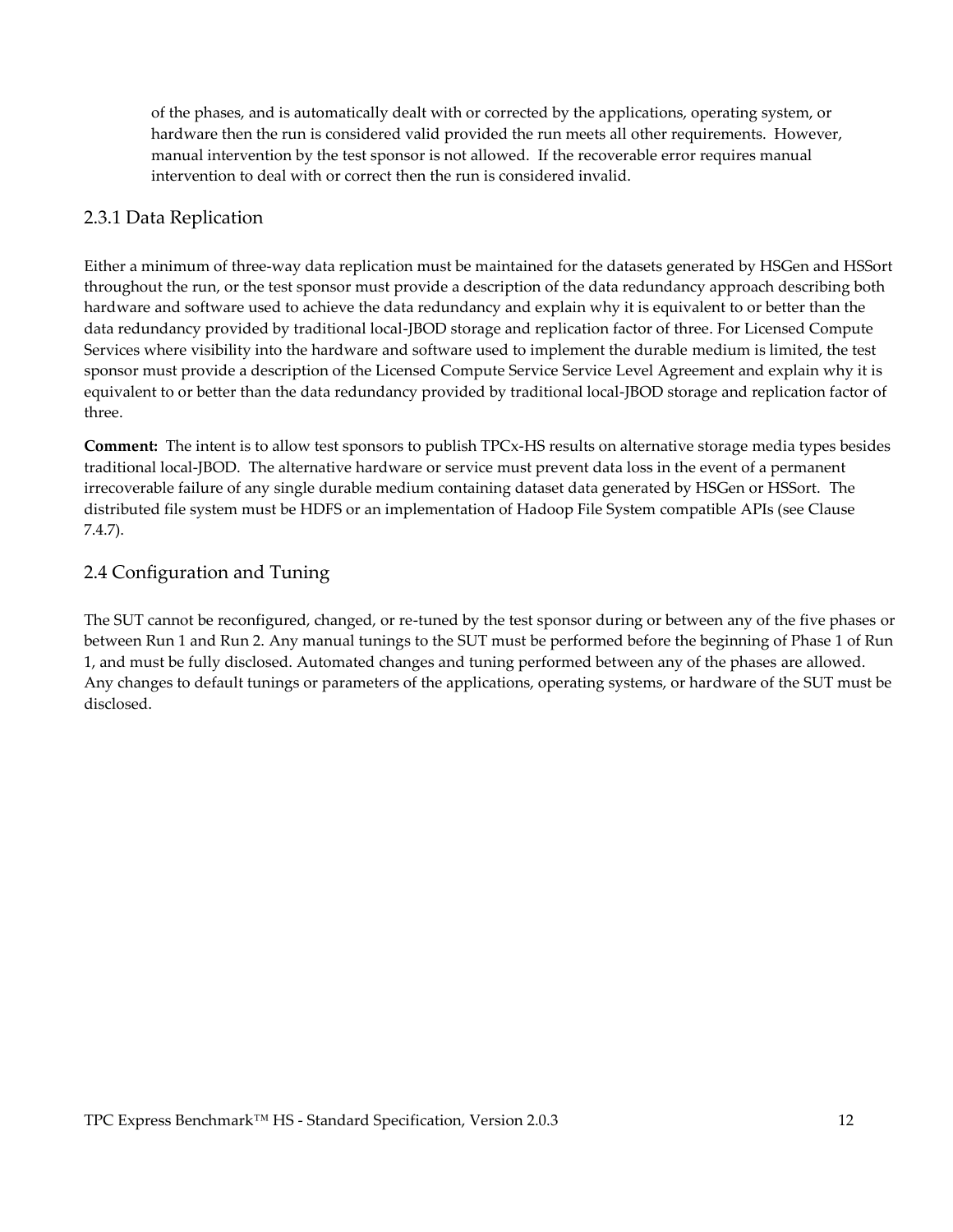## **CLAUSE 3: SYSTEM UNDER TEST AND DRIVER**

<span id="page-12-0"></span>This clause defines the System Under Test (SUT) and the benchmark driver.

### <span id="page-12-1"></span>3.1 System Under Test

The tested and reported configuration is composed of those hardware and software components that are employed in the performance test and whose cost and performance are described by the benchmark metrics. Specifically, the SUT consists of (See [Figure 2\)](#page-12-2):

- Devices, for example, compute devices and/or data storage devices, including hardware and software components,
- Any hardware and software devices of all networks required to connect and support the SUT systems,
- Each compute device includes a benchmark specific software layer, the benchmark implementation, and other commercially available software products, and
- One benchmark specific driver, the benchmark driver. The driver may reside on one of the compute devices or on a separate system. In case the driver resides on a separate compute device, this device is part of the SUT.

**Comment:** Except for the benchmark implementation and the benchmark driver, all SUT components must be commercially available software or hardware products.

**Comment:** Any hardware or software component may be part of a **Licensed Compute Service** as defined in the TPC Pricing Specification.

**Comment:** A hardware component may be a physical or virtual device.

#### <span id="page-12-2"></span>**Figure 2 System Under Test (SUT)**

**SUT** 



TPC Express Benchmark™ HS - Standard Specification, Version 2.0.3 13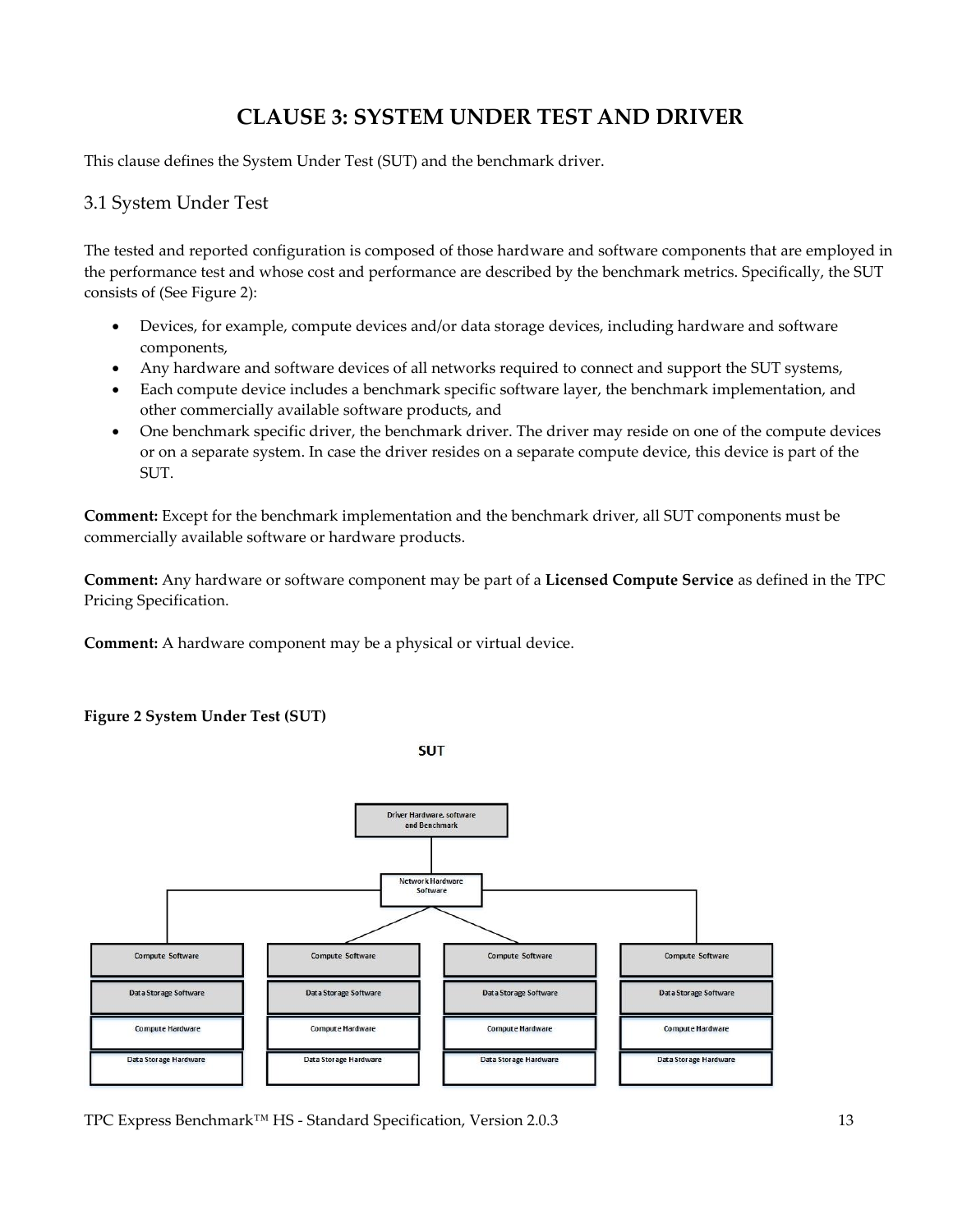**Comment:** The source code of any non-commercially available components used to implement the SUT (such as scripts to configure the system, set tunables, etc.) must be disclosed.

**Comment:** The driver presents the workload to the SUT. The driver is a logical entity that can be implemented using one or more programs, processes, or systems.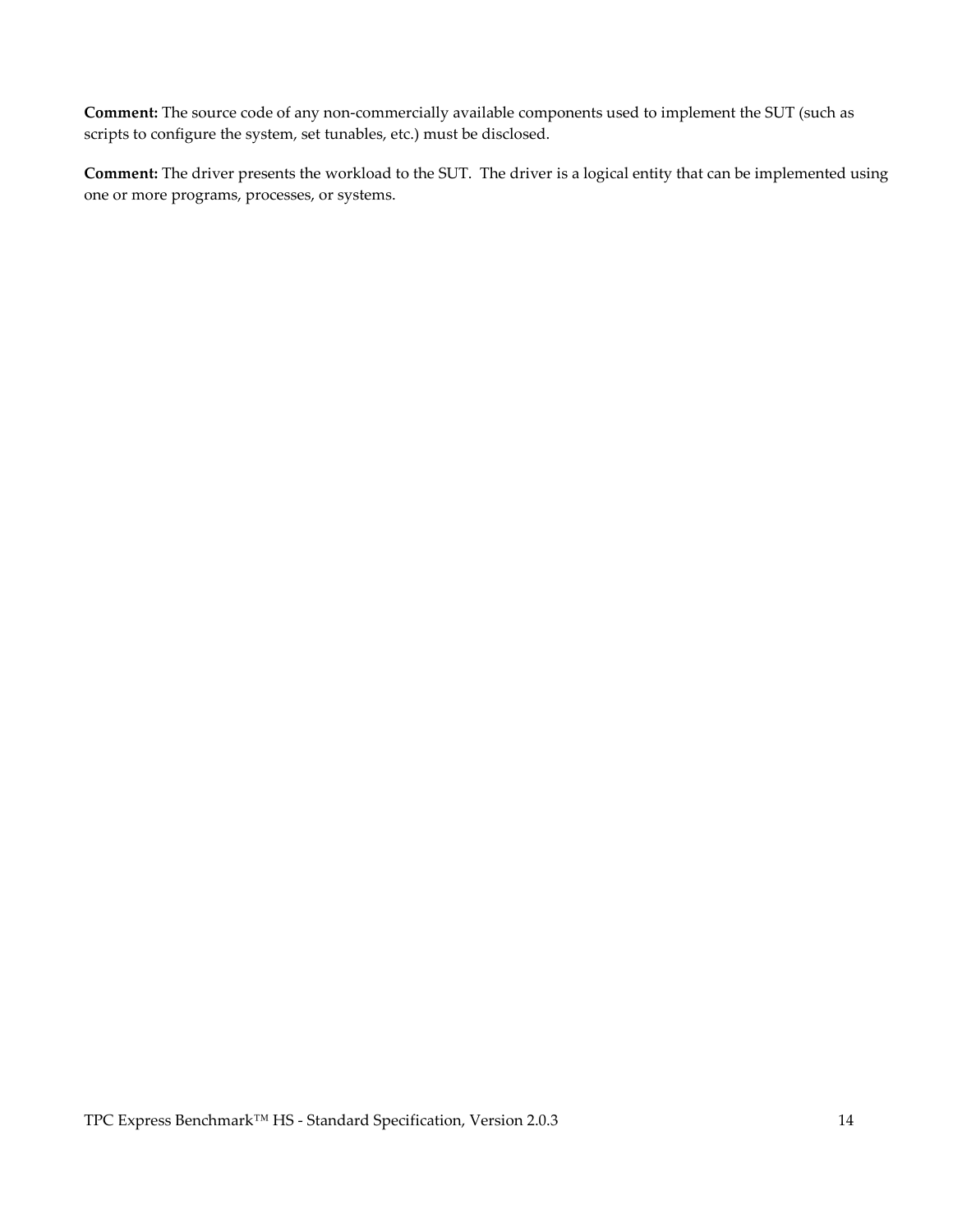## **CLAUSE 4: SCALE FACTORS AND METRICS**

<span id="page-14-0"></span>This clause defines Scale Factor and Metrics.

#### <span id="page-14-1"></span>4.1 Scale Factor

The TPCx-HS follows a stepped size model. **Scale factor** (**SF**) used for the test dataset must be chosen from the set of fixed Scale Factors defined as follows:

1TB, 3TB, 10TB, 30TB, 100TB, 300TB, 1000TB, 3000TB, 10000TB.

The corresponding number of records are as follows:

10B, 30B, 100B, 300B, 1000B, 3000B, 10000B, 30000B, 100000B, where each record is 100 bytes generated by HSGen.

**Comment**: The TPC will continuously evaluate adding larger Scale Factors and retiring smaller Scale Factors based on industry trends.

#### <span id="page-14-2"></span>4.2 Metrics

- 4.2.1 TPCx-HS defines the following primary **metrics**:
	- 1. HSph@SF, the Performance Metric, reflecting the TPCx-HS throughput; where **SF** is the Scale Factor (see Clause [4.1 Scale Factor\)](#page-14-1);
	- 2. \$/HSph@SF, the Price-Performance metric;
	- 3. System availability date (see [CLAUSE 5: PRICING\)](#page-16-0);
	- 4. When TPC-Energy option is chosen for reporting, the TPCx-HS energy metric reports the power per performance and is expressed as Watts/HSph@SF (see Clause [6.3 TPCx-HS Energy Metric](#page-20-0) for additional requirements).

#### <span id="page-14-3"></span>4.3 Performance Metric (HSph@SF)

The **performance metric** of the benchmark is HSph@SF, the effective sort throughput of the benchmarked configuration:

$$
H\!Sph \t\circledast SF = \frac{SF}{T/3600}
$$

Where:

- SF is the Scale Factor (see Clause [4.1 Scale Factor\)](#page-14-1),
- T is the total elapsed time for the run in seconds

**Comment**: The **performance run** is defined as the run with the lower TPCx-HS Performance Metric (see Clause [2.3](#page-9-3)  [Benchmark Execution\)](#page-9-3).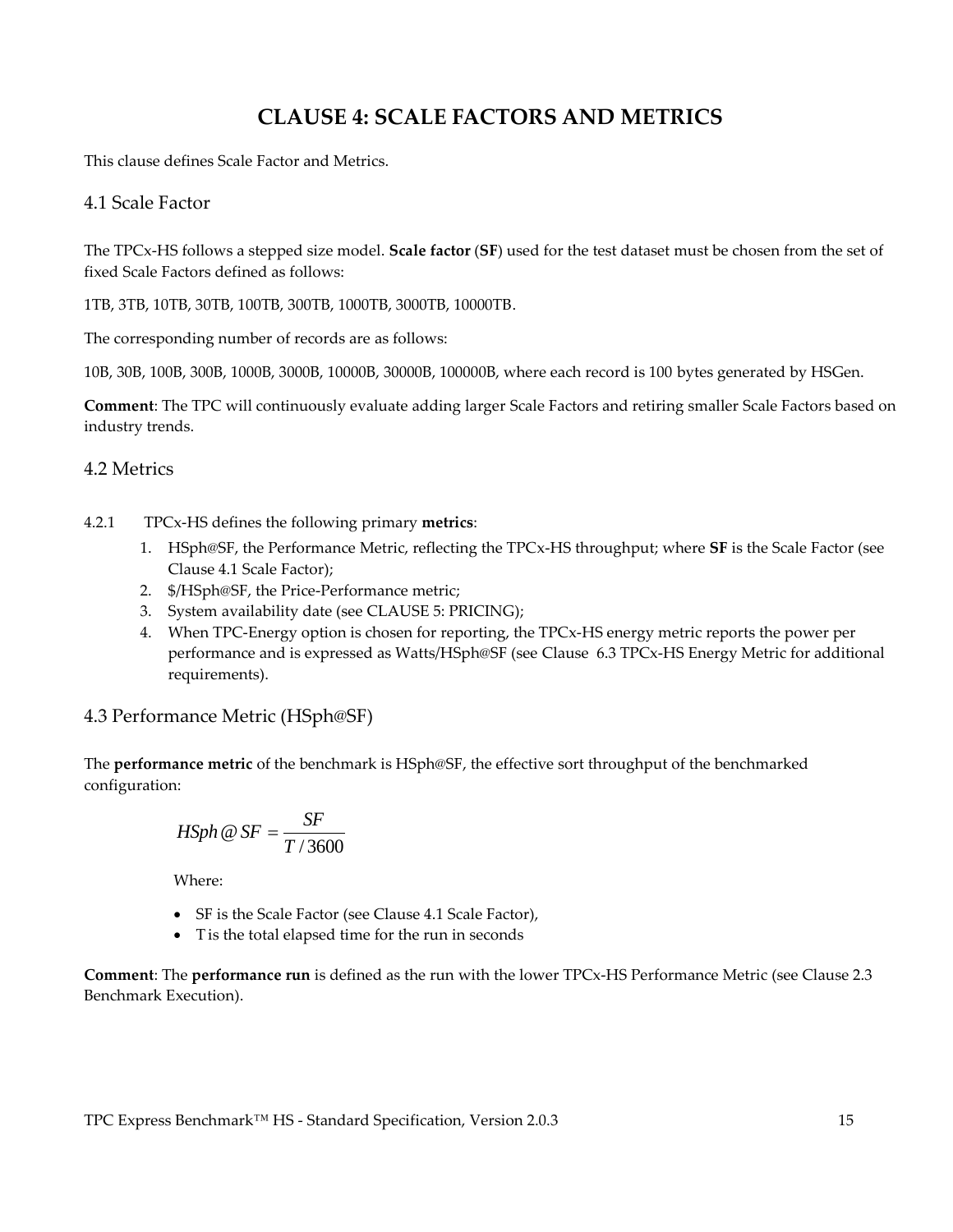### <span id="page-15-0"></span>4.4 Price Performance Metric (\$/HSph@SF)

The price-performance metric for the benchmark is defined as:

$$
\$/HSph \& SF = \frac{P}{HSph \& SF}
$$

Where:

P is the total cost of ownership of the SUT.

If a benchmark configuration is priced in a currency other than US dollars, the units of the price-performance metrics must be adjusted to employ the appropriate currency.

<span id="page-15-1"></span>4.5 System Availability Date

The System Availability Date is defined in the TPC Pricing Specification.

### <span id="page-15-2"></span>4.6 Metric Comparison

A TPCx-HS Result is only comparable with other TPCx-HS Results of the same **Scale Factor** (see [CLAUSE 4:](#page-14-0) SCALE [FACTORS AND METRICS\)](#page-14-0).

- Results at the different Scale Factors are not comparable, due to the substantially different computational challenges found at different data volumes. Similarly, the system price/performance may not scale down linearly with a decrease in dataset size due to configuration changes required by changes in dataset size.
- If results measured against different Scale Factors appear in a printed or electronic communication, then each reference to a result or metric must clearly indicate the Scale Factors against which it was obtained. In particular, all textual references to TPCx-HS metrics (performance or price/performance) appearing must be expressed in the form that includes the Scale Factor as an integral part of the metric's name; i.e. including the "@SF" suffix. This applies to metrics quoted in text or tables as well as those used to annotate charts or graphs. If metrics are presented in graphical form, then the Scale Factor on which metric is based must be immediately discernible either by appropriate axis labeling or data point labeling.
- In addition, the results must be accompanied by a disclaimer stating: "The TPC believes that comparisons of TPCx-HS results measured against different Scale Factors are misleading and discourages such comparisons".

## <span id="page-15-3"></span>4.7 Required Reporting Components

To be compliant with the TPCx-HS standard and TPC Polices, the URL to the benchmark result and Availability Date of the complete configuration must be included for all public references (See [CLAUSE 8: AUDIT\)](#page-31-0).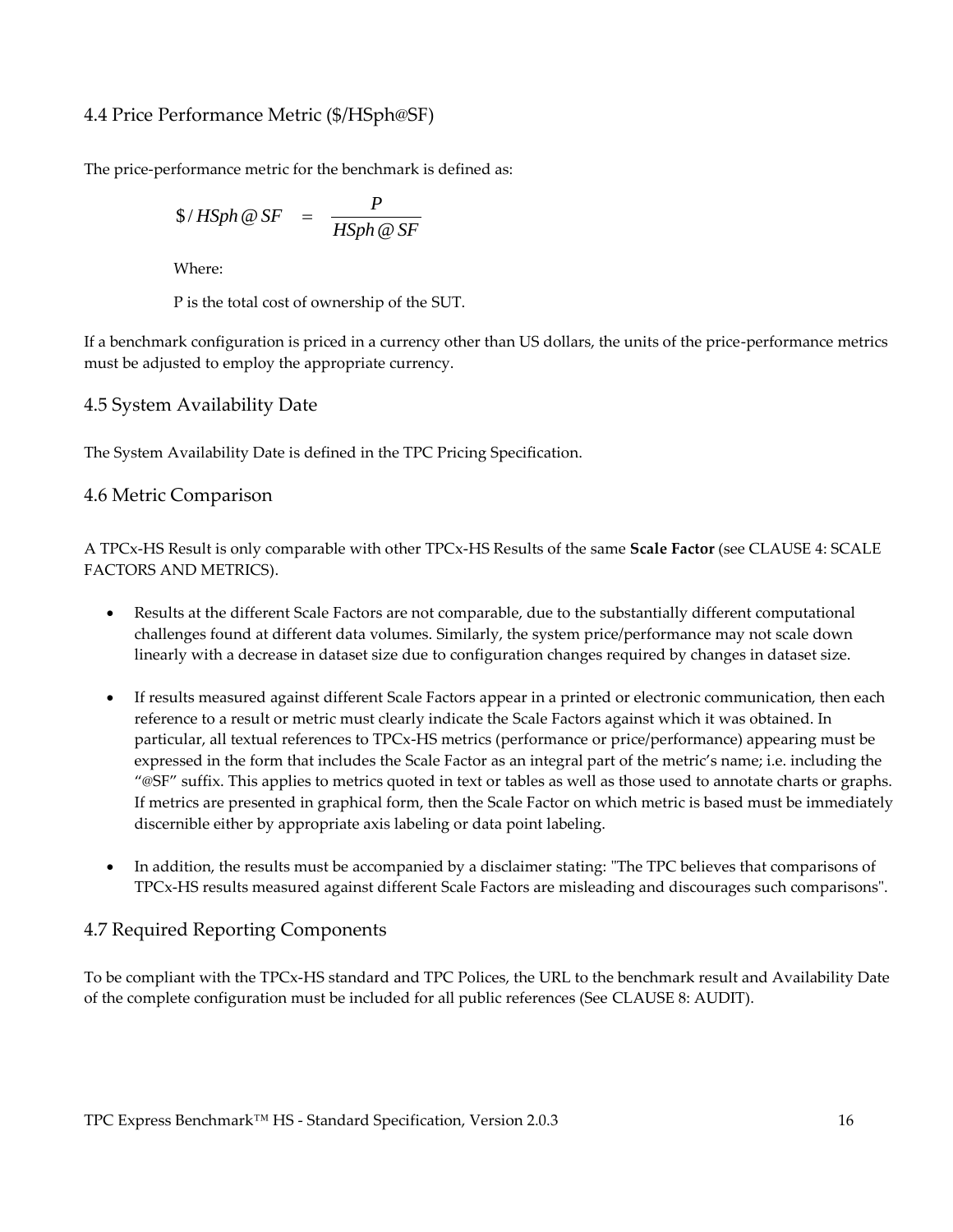## **CLAUSE 5: PRICING**

<span id="page-16-0"></span>This section defines the components, functional requirements of what is priced, and what substitutions are allowed. Rules for pricing the **Priced Configuration** and associated software and maintenance are included in the TPC Pricing Specification located at [www.tpc.org.](http://www.tcp.org/)

### <span id="page-16-1"></span>5.1 Pricing Methodology and Model

- 5.1.1 The **Default 3-Year Pricing Methodology** (as defined in the TPC Pricing Specification) must be used to calculate the price and the price/performance result of the TPCx-HS benchmark.
- 5.1.2 The **Pricing Model 1 – Default Pricing Model** (as defined in the TPC Pricing Specification) is the only pricing model allowed in a TPCx-HS result.

#### <span id="page-16-2"></span>5.2 Priced System

The system to be priced shall include the hardware and software components present in the System Under Test (SUT), a communication interface that can support user interface devices, additional operational components configured on the test system, and maintenance on all of the above

Calculation of the priced configuration consists of:

- Price of the SUT as tested and defined in [CLAUSE 3: SYSTEM UNDER TEST AND DRIVER](#page-12-0)
- Price of a communication interface capable of supporting the required number of user interface devices defined in Clause 5.3
- Price of additional products (software or hardware) required for customary operation, administration and maintenance of the SUT for a period of 3 years
- Price of all products required to create, execute, administer, and maintain the executables or necessary to create and populate the test environment.

Specifically excluded from the priced configuration calculation are:

- End-user communication devices and related cables, connectors, and switches;
- Equipment and tools used exclusively in the production of the full disclosure report;

## <span id="page-16-3"></span>5.3 Additional Operational Components

Additional products included on a customer installed configuration are also to be included in the priced configuration if explicitly required for the operation, administration, or maintenance, of the priced configuration. Examples of such products are:

- Operator console
- User interface terminal
- CD drive
- Software if required for initial load or maintenance updates
- All cables used to connect components of the SUT (except as noted in section 5.2 [Priced System\)](#page-16-2)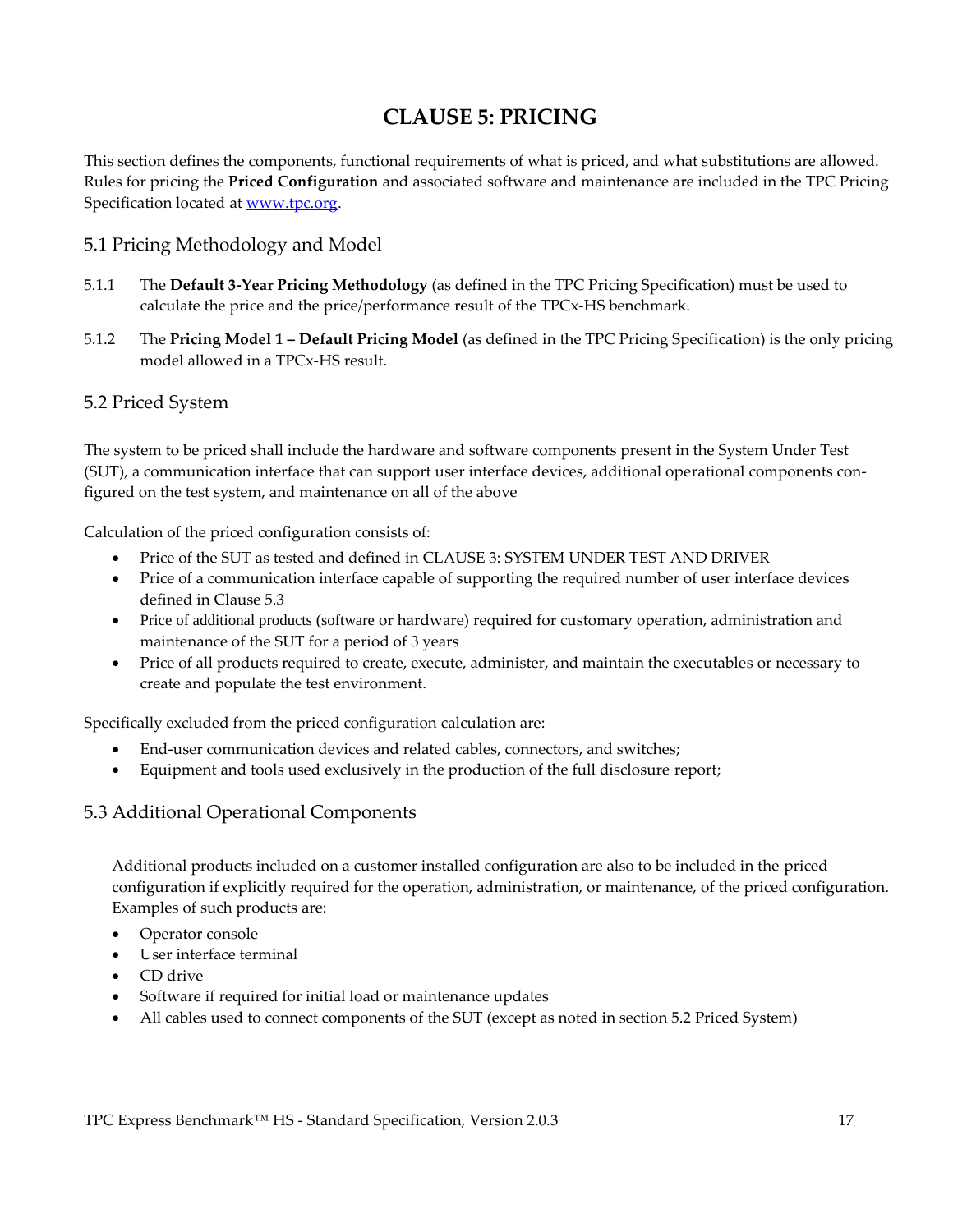### <span id="page-17-0"></span>5.4 Software

All software licenses must be priced.

#### <span id="page-17-1"></span>5.5 Allowable Substitutions

Substitution is defined as a deliberate act to replace components of the Priced Configuration by the test sponsor as a result of failing the availability requirements of the TPC Pricing Specification or when the part number for a component changes.

**Comment**: Corrections or "fixes" to components of the Priced Configuration are often required during the life of products. These changes are not considered Substitutions so long as the part number of the priced component does not change. Suppliers of hardware and software may update the components of the Priced Configuration, but these updates must not negatively impact the **reported performance metric** or numerical quantities more than two percent.

The following are not considered substitutions:

- software patches to resolve a security vulnerability
- silicon revision to correct errors
- new supplier of functionally equivalent components (for example, memory chips, disk drives etc.)

Some hardware components of the Priced Configuration may be substituted after the test sponsor has demonstrated to the auditor's satisfaction that the substituting components do not negatively impact the reported performance metric or numerical quantities. All substitutions must be reported in the FDR and noted in the auditor's attestation letter. The following hardware components may be substituted:

• Durable Medium (for example disk drives) and Cables

**Comment**: Durable Medium is defined as a data storage medium that is inherently non-volatile such as a magnetic disk or tape.

**Comment**: If any hardware component is substituted then the result must be audited by a TPC Certified Auditor or the TPCx-HS Pre-Publication Board (see [CLAUSE 8: AUDIT\)](#page-31-0).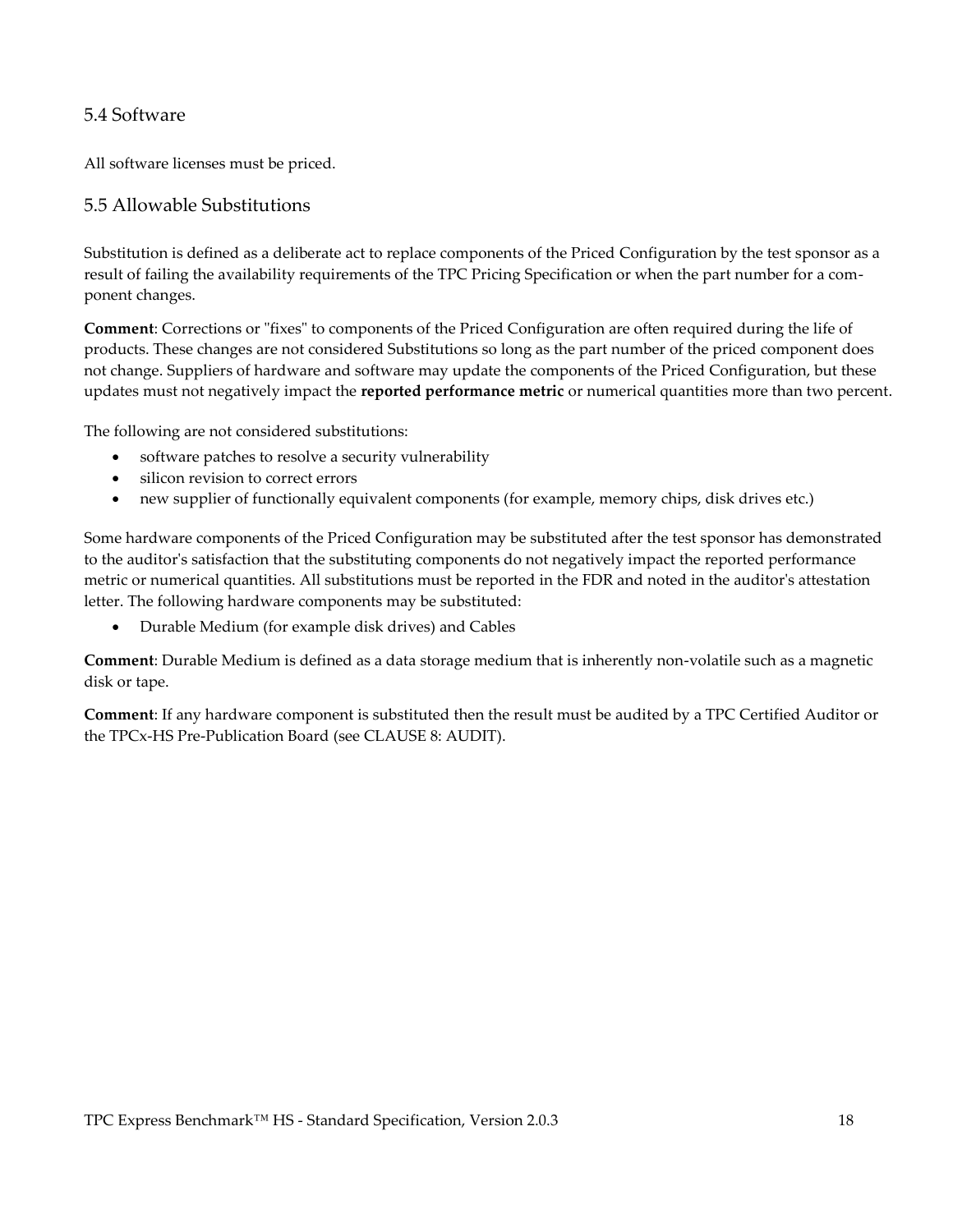## **CLAUSE 6: ENERGY**

<span id="page-18-0"></span>This section contains the rules and methodologies for measuring and reporting energy metric in TPCx-HS benchmarks. This includes the energy consumption of system components associated with typical business information technology environments, which are characterized by:

- Energy consumption of servers
- Energy consumption of applications
- Energy consumption of other items that consume power and are required by the benchmark specification as components of the System Under Test (SUT).
- Rules for the Energy configuration and associated software and maintenance are included in the TPC-Energy Specification located at [www.tpc.org](http://www.tpc.org/).

### <span id="page-18-1"></span>6.1 General Measurement Guidelines

The TPCx-HS energy results are expected to be accurate representations of system performance and energy consumption. Therefore, there are certain requirements which must be followed. The approach and methodology are explicitly detailed in this specification and the TPC Benchmark Standards, as defined in TPC-Energy.

When TPC-Energy option is chosen for reporting, power consumption is measured for Run 1 and Run 2. The energy metric reported is calculated for the **reported run**.



#### **Figure 3 Power Measurement Interval**

TPCx-HS Energy metric reports the power per performance and is expressed as Watts/HSph@SF.

#### 6.2.1 Energy Calculation

The computation of the total energy consumption for the **performance run** must be disclosed. If the energy of the entire Priced Configuration is not derived from direct measurements, the methods for deriving the energy for components which were not measured must be disclosed. The average power consumption for the **performance run** must be disclosed. The TPC-Energy Primary Metric must be disclosed, including the calculation that is used to derive it.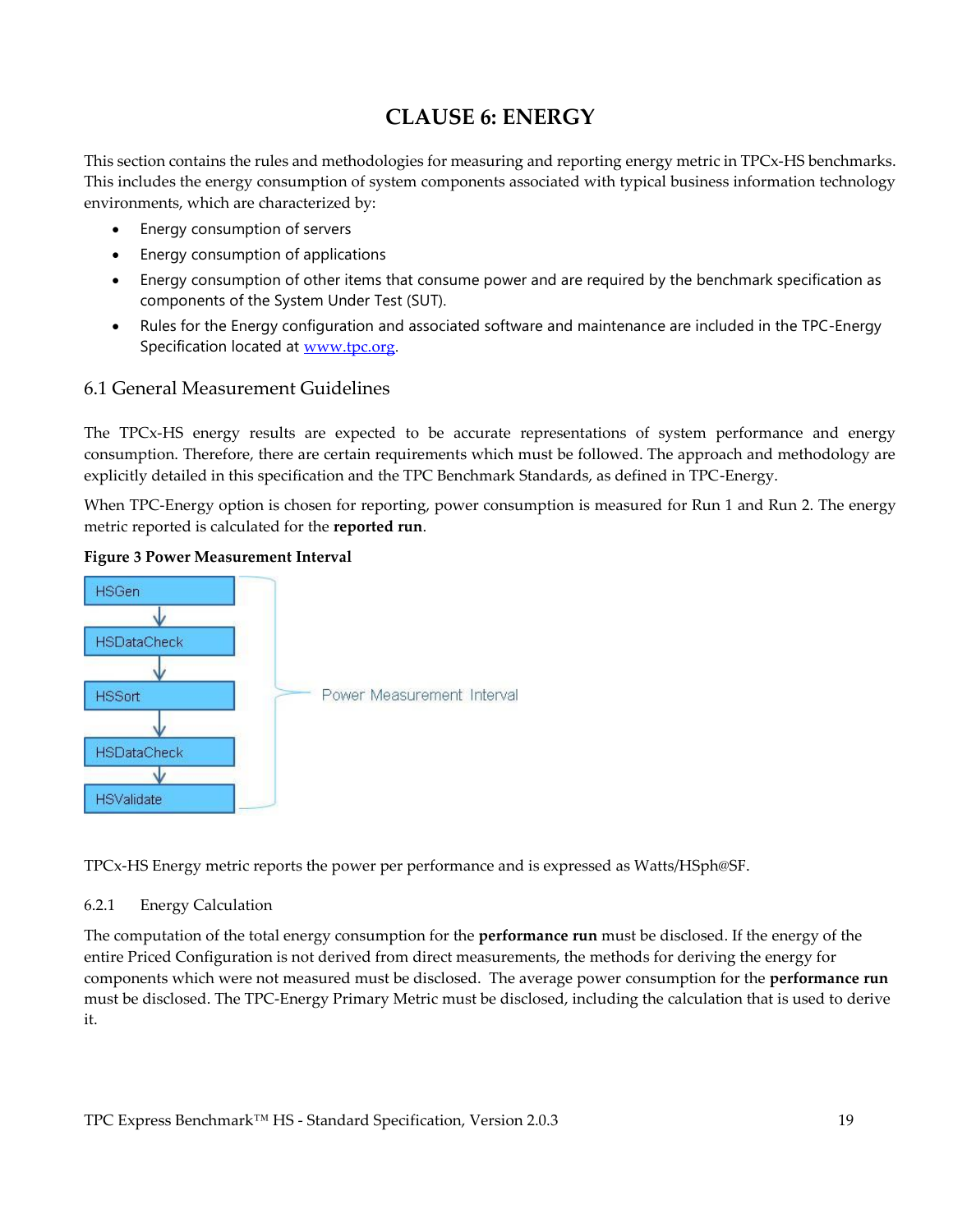If the optional TPC-Energy Secondary Metrics are reported, the components which are included in each subsystem must be identified. This can be achieved with separate lists to be included in the FDR or with a specific designation in the price spreadsheet (see Clause 7.12). Every component that consumes energy must be included in exactly one subsystem. For each defined subsystem, the calculations defined for the TPC-Energy Secondary Metrics must be reported, using the **reported performance metric** of the entire SUT and the energy consumption for each subsystem under report.

$$
P = \sum_{1 \le i \le m} p_i
$$
  

$$
E = \int_0^T P(t)dt
$$

Where  $p_i$  is power measurement of each subsystem i during the run.

For example,  $p_i = p_{storage}$  is the power consumption of the storage subsystem for the run.

T is the time elapsed time for the performance run.

P(t) power consumption measured at time t





**Comment:** For idle Power reporting please refer the TPC-Energy Specification.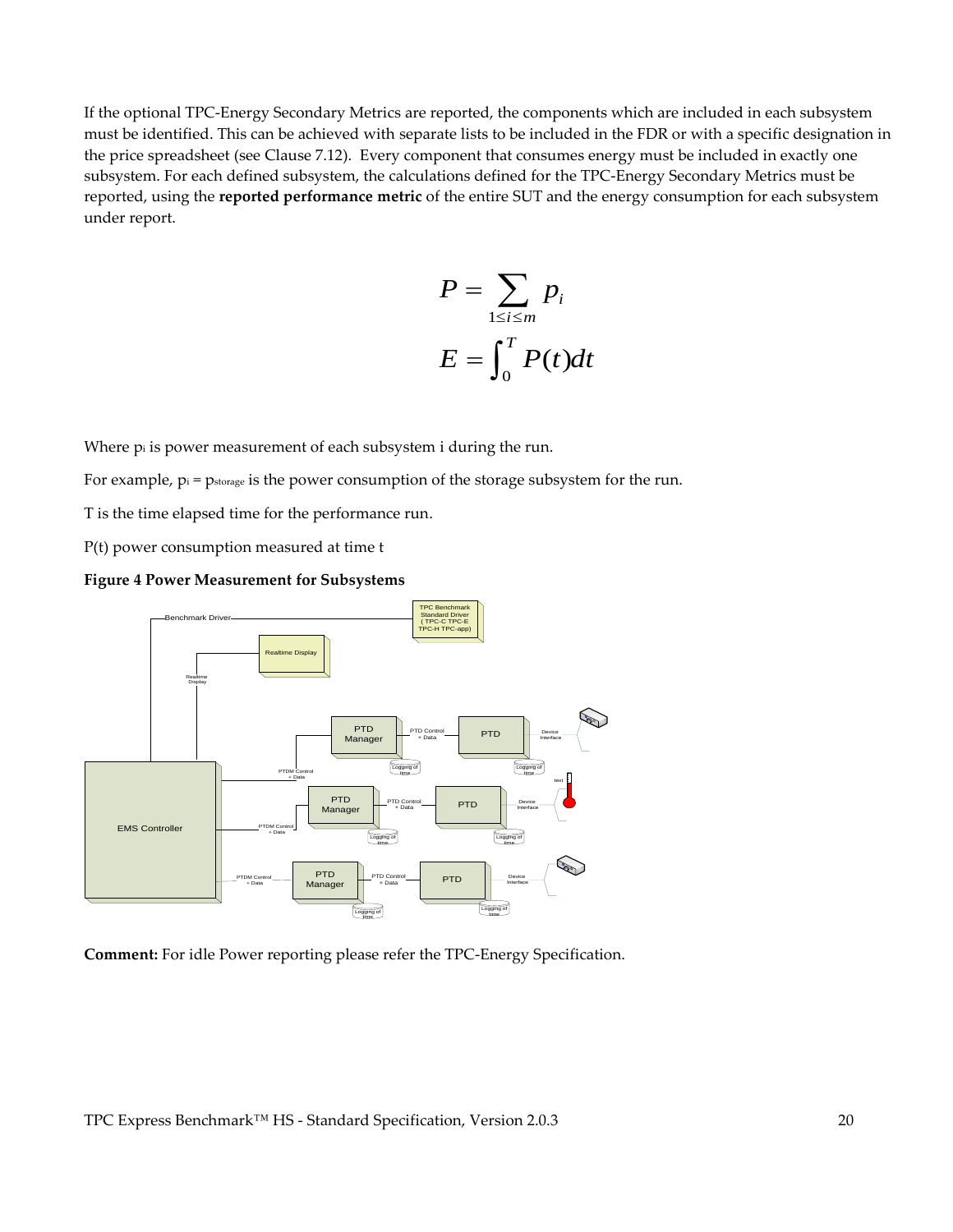## <span id="page-20-0"></span>6.3 TPCx-HS Energy Metric

The energy measurement from the **reported run** is used to compute the TPCx -HS power metric at the chosen Scale Factor. It must be computed as:

$$
E / (T * HSph@SF)
$$

• Where:

- E is the energy consumption for the **reported run**
- T is the elapsed time in seconds for the **reported run**
- *HSph@SF* is the reported performance metric

<span id="page-20-1"></span>**Comment:** The units of Energy Metric are reported to one digit after the decimal point, rounded to the nearest 0.1.

### 6.4 Reporting TPC-Energy Optional Metrics

When the TPC-Energy optional reporting is selected by the test sponsor, the additional requirements and format of TPC-Energy related items in the executive summary and FDR are included in the TPC Energy Specification, located at [www.tpc.org.](http://www.tcp.org/)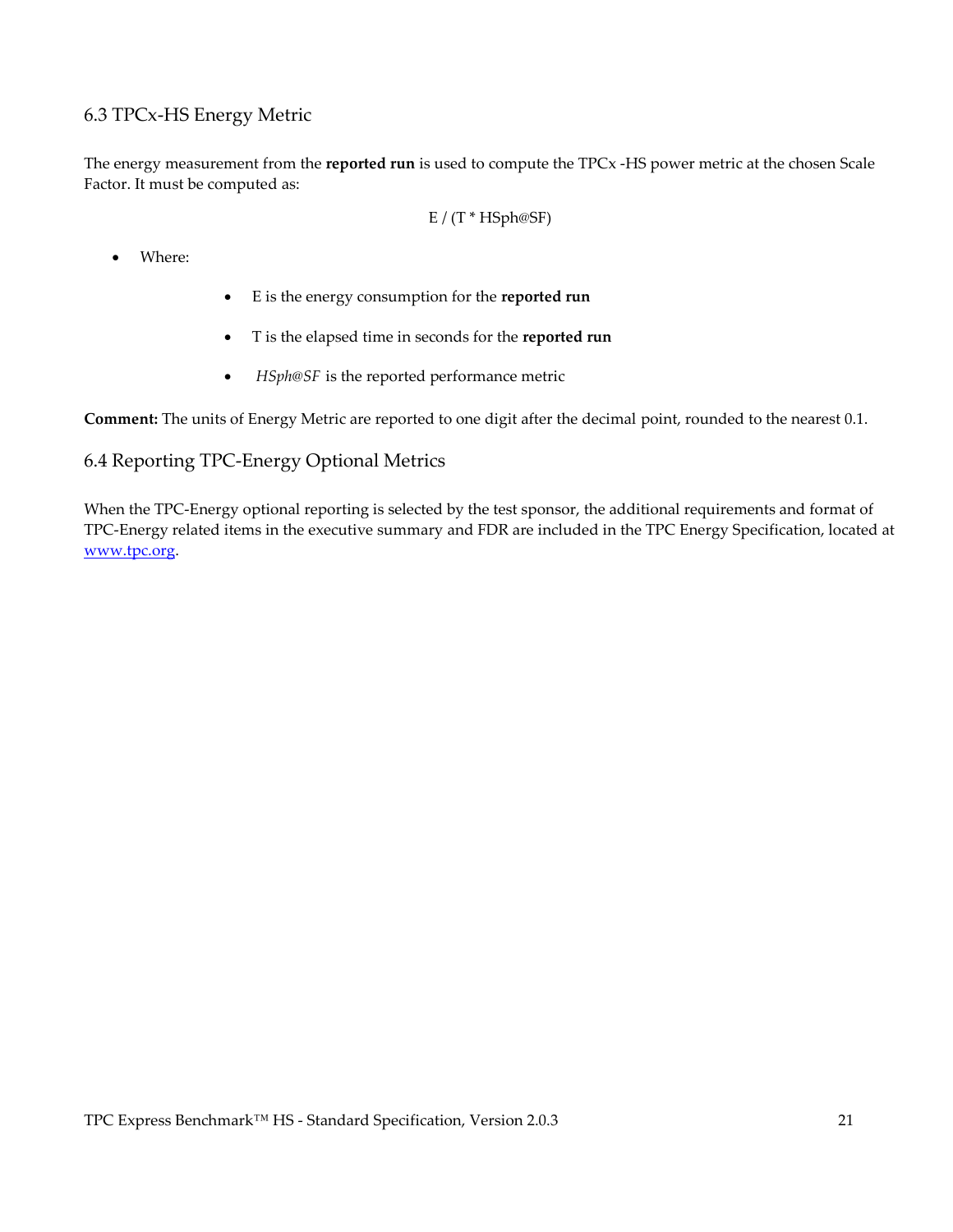## **CLAUSE 7: FULL DISCLOSURE**

<span id="page-21-0"></span>Rules for reporting **Pricing** information are included in the TPC Pricing Specification located a[t www.tpc.org.](http://www.tcp.org/)

## <span id="page-21-1"></span>7.1 Reporting Requirements

- 7.1.1 A Full Disclosure Report (FDR) in pdf format and Executive Summary are required.
- 7.1.2 The intent of this disclosure is to simplify comparison between results and for a customer to be able to replicate the results of this benchmark given appropriate documentation and products.

## <span id="page-21-2"></span>7.2 Format Guidelines

- 7.2.1 While established practice or practical limitations may cause a particular benchmark disclosure to differ from the examples provided in various small ways, every effort should be made to conform to the format guidelines. The intent is to make it as easy as possible for a reviewer to read, compare and evaluate material in different benchmark disclosures.
- 7.2.2 All sections of the report, including appendices, must be printed using font sizes of a minimum of 8 points.
- 7.2.3 The Executive Summary must be included near the beginning of the full disclosure report.

### <span id="page-21-3"></span>7.3 Full Disclosure Report

The FDR should be sufficient to allow an interested reader to evaluate and, if necessary, recreate an implementation of TPCx-HS. If any sections in the FDR refer to another section of the report, the names of the referenced scripts/programs must be clearly labeled in each section. Unless explicitly stated otherwise "disclosed" refers to disclosed in the FDR.

**Comment**: Since the building test environment may consist of a set of scripts and corresponding input files, it is important to disclose and clearly identify, by name, scripts and input files in the FDR.

The order and titles of sections in the test sponsor's full disclosure report must correspond with the order and titles of sections from the TPCx-HS standard specification (i.e., this document).

## <span id="page-21-4"></span>7.4 General Items

- 7.4.1 A statement identifying the benchmark sponsor(s) and other participating companies must be provided.
- 7.4.2 Settings must be provided for all customer-tunable parameters and options that have been changed from the defaults found in actual products, including but not limited to:
	- Configuration parameters and options for server, storage, network and other hardware component incorporated into the pricing structure;
	- Configuration parameters and options for operating system and file system component incorporated into the pricing structure;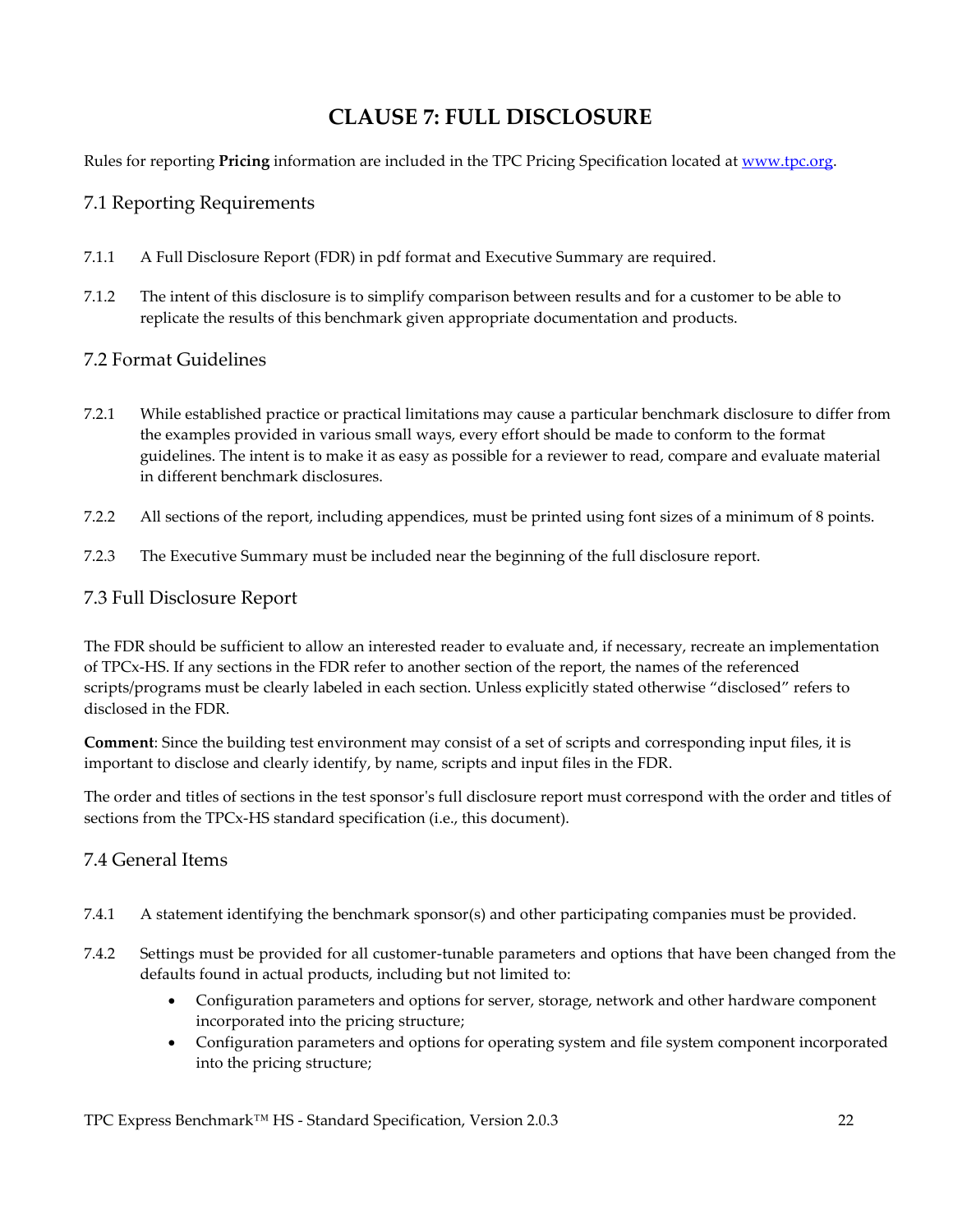- Configuration parameters and options for any other software component incorporated into the pricing structure.
- Compiler optimization options.

**Comment 1**: In the event that some parameters and options are set multiple times, it must be easily discernible by an interested reader when the parameter or option was modified and what new value it received each time.

**Comment 2**: This requirement can be satisfied by providing a full list of all parameters and options, as long as all those that have been modified from their default values have been clearly identified and these parameters and options are only set once.

- 7.4.3 Explicit response to individual disclosure requirements specified in the body of earlier sections of this document must be provided.
- <span id="page-22-0"></span>7.4.4 Diagrams of both measured and priced configurations (as defined in the TPC Pricing Specification) must be provided, accompanied by a description of the differences. This includes, but is not limited to:
	- Total number and type of nodes used;
	- Total number and type of processors used/total number of cores used/total number of threads used (including sizes of L2 and L3 caches);
	- Size of allocated memory, and any specific mapping/partitioning of memory unique to the test;
	- Number and type of data storage units (for example, disks or Licensed Compute Service volumes);
	- Number and type of storage controllers, if applicable;
	- Number of channels or bus connections to disk units, including their protocol type (if applicable);
	- Number of LAN (for example, Ethernet) connections and speed for switches and other hardware components used in the test (if applicable) or are incorporated into the pricing structure;
	- Type and the run-time execution location of software components.

The following sample diagram illustrates a measured benchmark configuration using Ethernet, an external driver, and four processors each with two cores and four threads per node in the SUT. Note that this diagram does not depict or imply any optimal configuration for the TPCx-HS benchmark measurement.

Depending on the implementation of the SUT, the Name Node, Secondary Name Node, Data Node, Job/Task Tracker, Resource Manager/Node Manager, etc. or the functional equivalents must be specified in the diagram.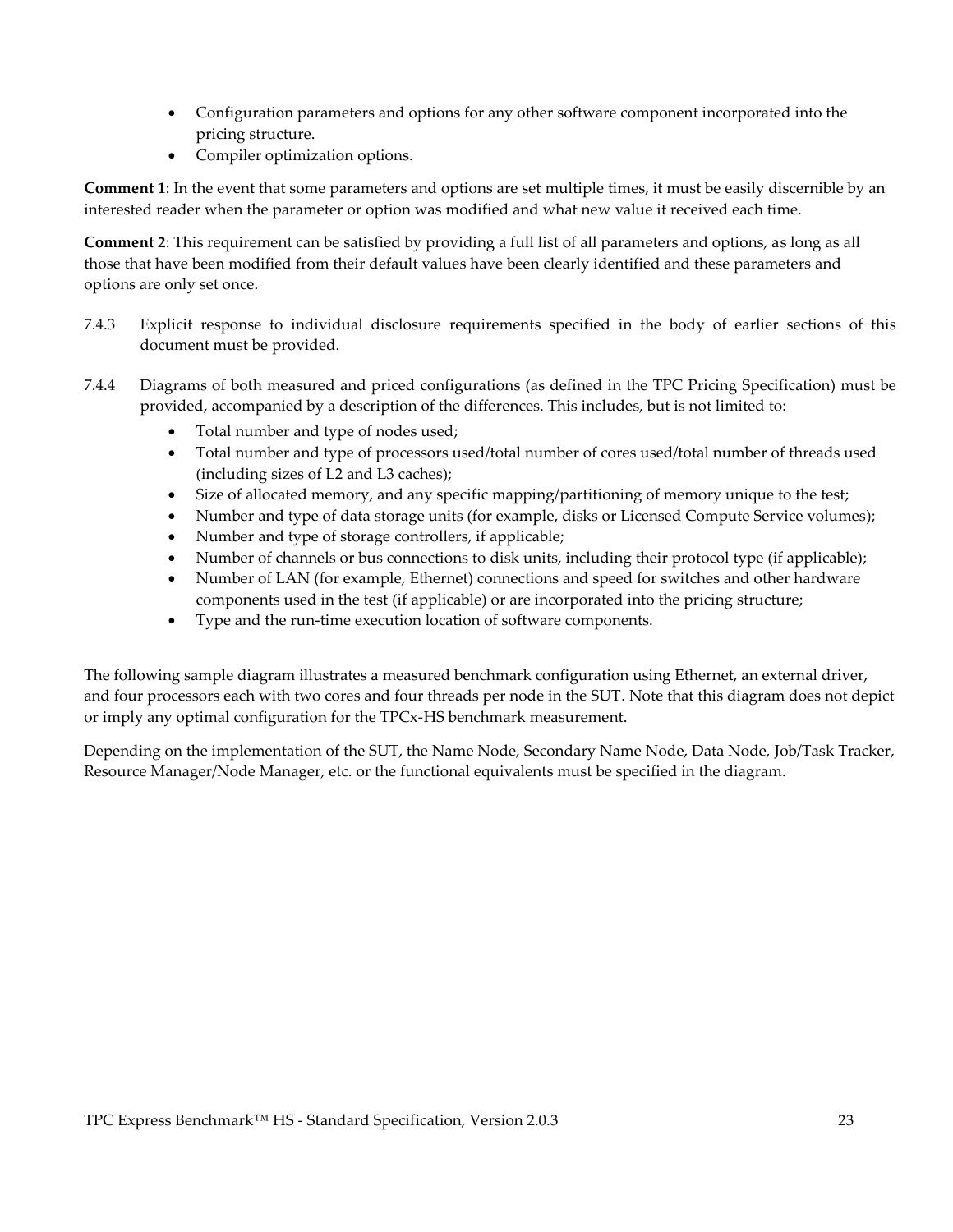#### **Figure 5 Sample Configuration Diagram**



- 4 x My Server Model B, 4/32/64 My CPU Model Z (2.7 GHz, 20MB cache, 130W), 128GB, My RAID Controller with 1GB BBWC
- 4 x My Storage Array Model A with 8 X 1TB 10K SAS HDD
- 2x My Switch Model X 10GbE

**Comment**: Detailed diagrams for system configurations and architectures can vary widely, and it is impossible to provide exact guidelines suitable for all implementations. The intent here is to describe the system components and connections in sufficient detail to allow independent reconstruction of the measurement environment. This example diagram shows homogeneous nodes. This does not preclude tests sponsors from using heterogeneous nodes as long as the system diagram reflects the correct system configuration.

7.4.5 The distribution of dataset across all media must be explicitly described using a format similar to that shown in the following example for the tested system.

| Server | Controller | <b>Disk</b><br><b>Drive</b> | <b>Description of Content</b>                  |
|--------|------------|-----------------------------|------------------------------------------------|
|        | 40A        | $\theta$                    | Operating system, root, swap, Hadoop<br>Master |
|        |            | $1-12$                      | Distributed file system Metadata               |

#### **Table 2: Sample Layout Description**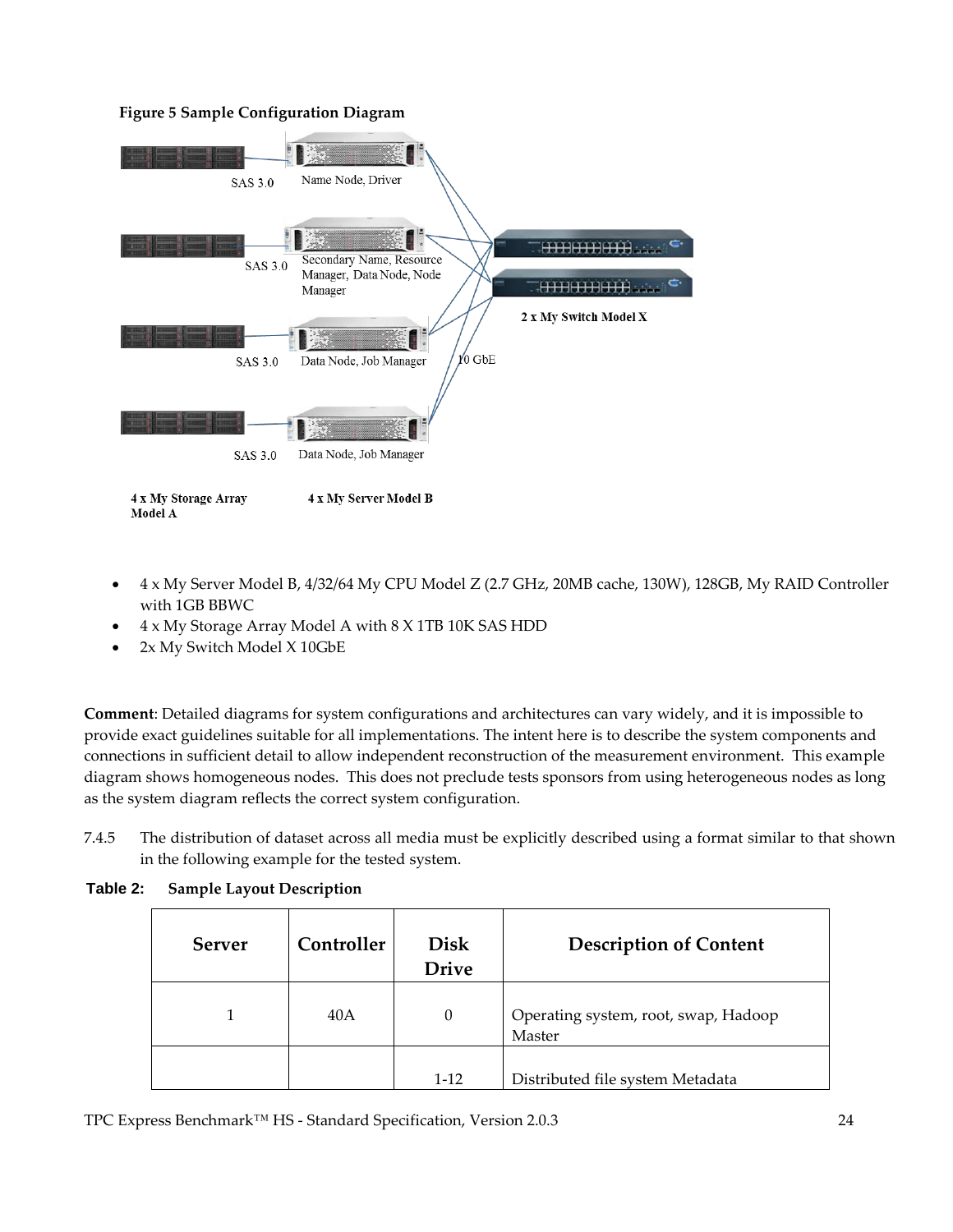| 2 | 40A | $\Omega$ | Operating system, root, swap              |
|---|-----|----------|-------------------------------------------|
|   |     | $1-12$   | 25% of HDFS datadata, 25% of tempory data |
| 3 | 40A | $\Omega$ | Operating system, root, swap              |
|   |     | $1 - 12$ | 25% of HDFS datadata, 25% of tempory data |
| 4 | 40A | $\Omega$ | Operating system, root, swap              |
|   |     | 1-2424   | 50% of HDFS datadata, 50% of tempory data |

7.4.6 The distribution of various software components across the system must be explicitly described using a format similar to that shown in the following example for both the tested and priced configurations.

| <b>Server</b>  | <b>Software Component</b> |
|----------------|---------------------------|
| 1              | Name Node                 |
|                | <b>Job Tracker</b>        |
|                | Benchmark driver          |
| $\mathfrak{p}$ | Data Node, Task Tracker   |
| 3              | Data Node                 |
| 4              | Data Node, Task Tracker   |

**Table 3: Distribution of Software Components**

**Comment**: The software components might vary from implementation to implementation.

- 7.4.7 Distributed file system implementation (for example Apache HDFS, Red Hat Storage, IBM GPFS, EMC Isilon OneFS) and corresponding Hadoop File System API version must be disclosed.
- 7.4.8 MapReduce or Spark implementation (for example, Apache MapReduce, IBM Platform Symphony) and corresponding version must be disclosed.

#### <span id="page-24-0"></span>7.5 Workload Related Items

7.5.1 Script or text used to set for all hardware and software tunable parameters must be reported

TPC Express Benchmark™ HS - Standard Specification, Version 2.0.3 25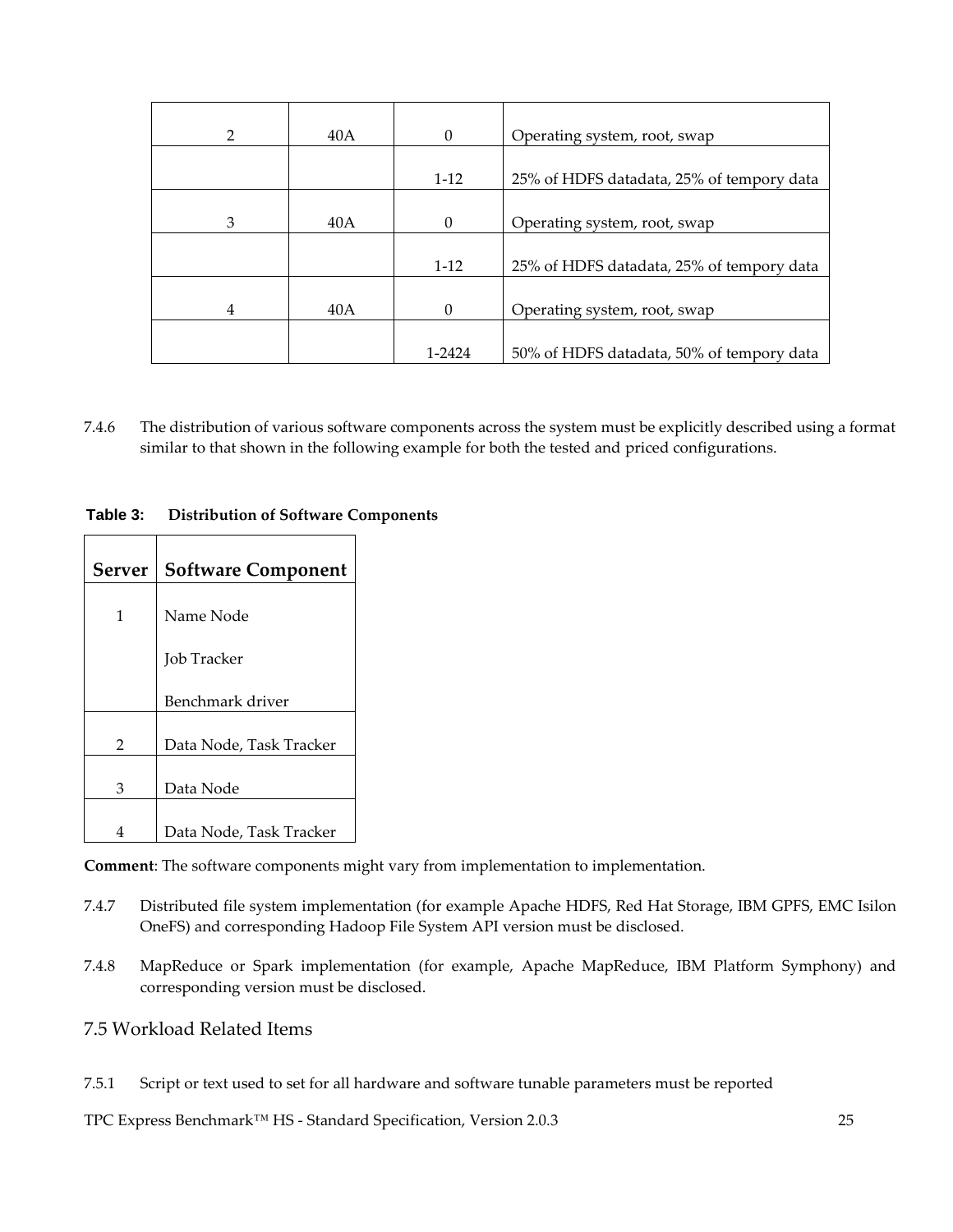- 7.5.2 Version number of TPCx-HS kit and checksum for HSGen, HSSort and HSValidate Programs must be reported
- 7.5.3 The run report generated by TPCx-HS benchmark kit must be reported.

### <span id="page-25-0"></span>7.6 SUT Related Items

7.6.1 The data storage ratio must be disclosed. It is computed by dividing the total physical data storage present in the priced configuration (expressed in TB) by the chosen Scale Factor as defined in Clause 4.1. Let r be the ratio. The reported value for r must be rounded to the nearest 0.01. That is, reported value=round( $r, 2$ ). For example, a system configured with 96 disks of 1TB capacity for a 1TB Scale Factor has a data storage ratio of 96.

**Comment**: For the reporting of data storage capacity, terabyte (TB) is defined to be 10^12 bytes.

**Comment**: For consumption based storage provisioning in Licensed Compute Services, the maximum storage provisioned during the entire benchmark test is considered to be the total physical data storage present.

7.6.2 The Scale Factor to memory ratio must be disclosed. It is computed by dividing the Scale Factor by the total physical memory present in the priced configuration (see CLAUSE 5.2). Let r be this ratio. The reported ratio must be rounded to the nearest 0.01. That is, reported value=round $(r, 2)$ . For example, a system configured with 1TB of physical memory for a 10TB Scale Factor has a memory ratio of 10.00.

**Comment**: For Licensed Computing Services, the maximum provisioned memory during the entire benchmark test is considered to be the total physical memory present.

<span id="page-25-1"></span>7.7 Scale Factors and Metrics

- 7.7.1 The HSGen time must be disclosed for Run1 and Run2
- 7.7.2 The HSSort time must be disclosed for Run1 and Run2.
- 7.7.3 The HSValidate time must be disclosed for Run1 and Run2.
- 7.7.4 Both HSDataCheck times must be disclosed for Run1 and Run2.
- 7.7.5 The performance metric (HSph@SF) must be disclosed for Run1 and Run2. Price-performance metric (\$/HSph@SF) must be disclosed for the **performance run**. See section [2.3 Benchmark Execution](#page-9-3) and [CLAUSE 4:](#page-14-0) [SCALE FACTORS AND METRICS.](#page-14-0)
- <span id="page-25-2"></span>7.8 Clause 8 – Audit Related Items
- 7.8.1 If the benchmark is audited by an Independent Auditor, the auditor's agency name, address, phone number, and attestation letter with a brief audit summary report indicating compliance must be included in the full disclosure report. A statement should be included specifying whom to contact in order to obtain further information regarding the audit process.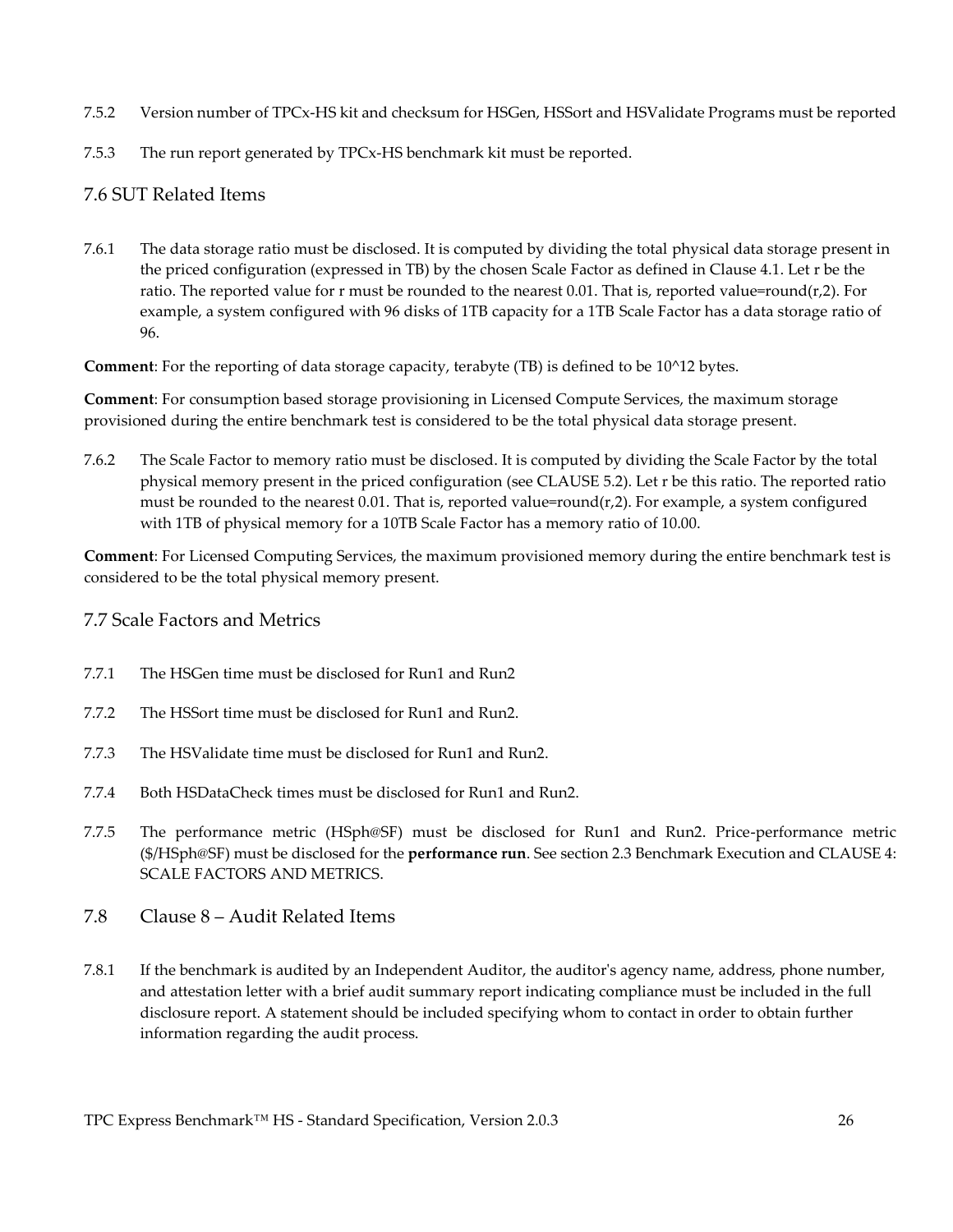## <span id="page-26-0"></span>7.9 Executive Summary

- 7.9.1 The executive summary is meant to be a high level overview of a TPCx-HS implementation. It should provide the salient characteristics of a benchmark execution (metrics, configuration, pricing, etc.) without the exhaustive detail found in the FDR. When the TPC-Energy optional reporting is selected by the test sponsor, the additional requirements and format of TPC-Energy related items in the executive summary are included in the TPC Energy Specification, located at [www.tpc.org.](http://www.tcp.org/)
- 7.9.2 The executive summary has three components:
	- **Implementation Overview**
	- Pricing Spreadsheet
	- Numerical Quantities

### <span id="page-26-1"></span>7.10 Page Layout

- 7.10.1 Each component of the executive summary should appear on a page by itself. Each page should use a standard header and format, including
	- 1/2 inch margins, top and bottom
	- 3/4 inch left margin, 1/2 inch right margin
	- 2 pt. frame around the body of the page. All interior lines should be 1 pt.
- <span id="page-26-2"></span>7.11 Implementation Overview
- 7.11.1 The implementation overview page contains five sets of data, each laid out across the page as a sequence of boxes using 1 pt. rule, with a title above the required quantity. Both titles and quantities should use a 9-12 pt. Times font unless otherwise noted.
- 7.11.2 The first section contains information about the sponsor and system identification

#### **Table 4: Sponsor and System Identification**

| Title                                                                     | Font                      |
|---------------------------------------------------------------------------|---------------------------|
| Sponsor Name or Logo                                                      | 16-20 pt. Bold (for Name) |
| System Identification                                                     | 16-20 pt. Bold            |
| Version Numbers for TPCx-HS, TPC-Pricing and TPC-<br>Energy (if reported) | 16-20 pt. Bold            |
| Report Date                                                               | 16-20 pt. Bold            |

**Comment 1:** It is permissible to use or include company logos when identifying the sponsor.

TPC Express Benchmark™ HS - Standard Specification, Version 2.0.3 27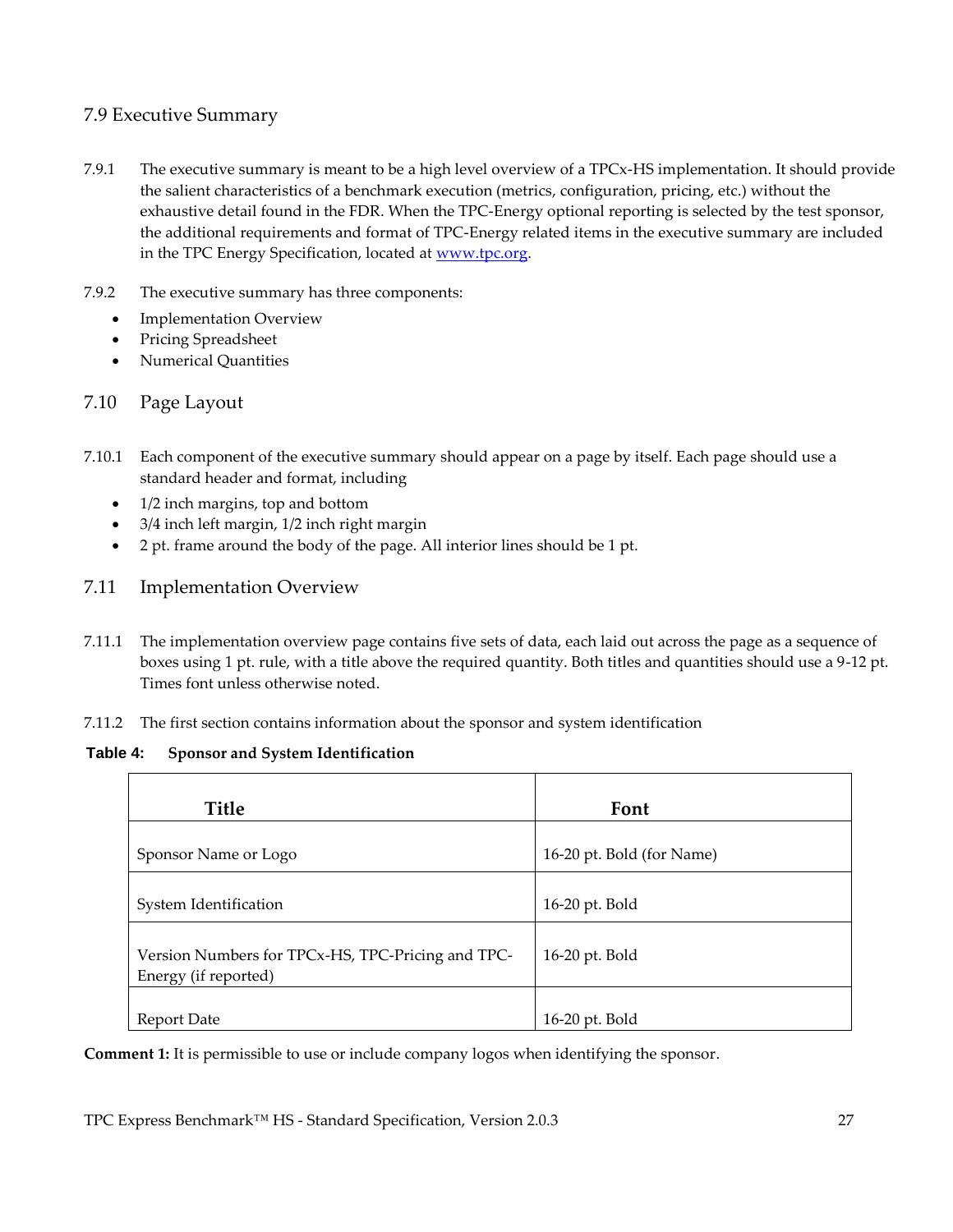**Comment 2:** The report date must be disclosed with a precision of 1 day. The precise format is left to the test sponsor.

7.11.3 The second section contains the Total System Cost; and, TPCx-HS Performance Metric and Price/Performance for the **performance run**.

| <b>Title</b>                  | Quantity                                                                                            | Precision | Font           |
|-------------------------------|-----------------------------------------------------------------------------------------------------|-----------|----------------|
| <b>Total System Cost</b>      | 3 yr. Cost of ownership<br>(see CLAUSE 5)                                                           | 1         | 16-20 pt. Bold |
| TPCx-HS Performance<br>Metric | HSph (see CLAUSE 4:<br><b>SCALE FACTORS AND</b><br>METRICSError!<br>Reference source not<br>found.) | 0.01      | 16-20 pt. Bold |
| Price/Performance             | \$/HSph (see CLAUSE 4:<br><b>SCALE FACTORS AND</b><br><b>METRICS</b> )                              | 0.01      | 16-20 pt. Bold |

**Table 5: Test Results**

Depending on the currency used for publication this sign has to be exchanged with the ISO currency symbol.

7.11.4 The third section contains detailed the system configuration.

**Table 6: System Configuration Information**

| Title                                      | Quantity                                                                                      | Font           |
|--------------------------------------------|-----------------------------------------------------------------------------------------------|----------------|
| Apache Hadoop/Spark<br>Compatible Software | Product name and Product Version                                                              | 9-12 pt. Times |
| <b>Operating System</b>                    | Product name, Software Version of OS, File System Type and<br>Version                         | 9-12 pt. Times |
| Other Software                             | Product name and Software Version of other software components<br>(example Java)              | 9-12 pt. Times |
| System Availability<br>Date                | The Availability Date of the system, defined in Clause 0 of the TPC<br>Pricing Specification. | 9-12 pt. Times |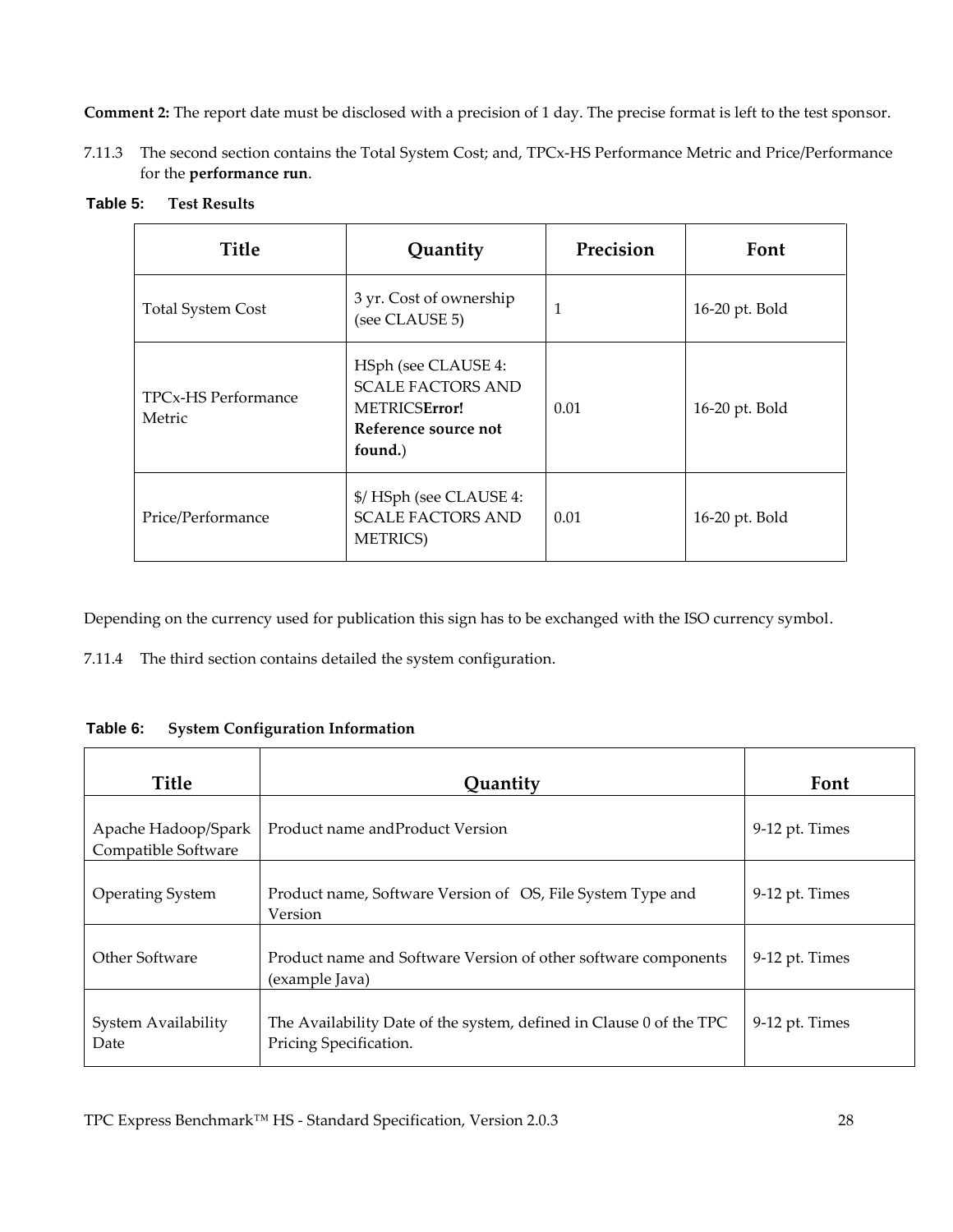**Comment:** The Software Version must uniquely identify the orderable software product referenced in the Priced Configuration (for example, RALF/2000 4.2.1)

7.11.4 The fourth section contains the storage and memory ratios. See section **Error! Reference source not found.**

**Table 7: Storage and Memory Ratios**

| <b>Title</b>                   | Precision | Font           |
|--------------------------------|-----------|----------------|
| Physical Storage /Scale Factor | 0.01      | 9-12 pt. Times |
| Scale Factor/Physical Memory   | 0.01      | 9-12 pt. Times |

7.11.5 The fifth section contains the components (see CLAUS[E 7.4.4\)](#page-22-0), including:

- Total number and type of nodes used;
- Total number of processors used with their types and speeds in GHz/ total number of cores used/total number of threads used;
- Main and cache memory sizes;
- Network and I/O connectivity;
- Number and type of data storage units (for example, disks or Licensed Compute Service volumes);
- Total Rack Units (RU) occupied by the SUT

**Comment:** Rack Units (RU) occupied by the SUT include servers, storage, connectivity devices and any additional rack space required to be kept empty by the devices. Free space available on the rack, space for vertical mount PDU etc., are not to be included.

E.g.: 8 Servers (2RU each) and 2 Switches (1RU each) mounted in a 42RU rack. The Rack Units occupied by the SUT is  $8x 2+ 2x1 = 18RU$ 

**Comment**: If the SUT as priced does not occupy any Rack Units (for example in a fully virtual Licensed Compute Service configuration) then the Total Rack Units must be reported as "NA".

## <span id="page-28-0"></span>7.12 Pricing Spreadsheet

7.12.1 The major categories in the Price Spreadsheet, as appropriate, are:

- Network(s)
- Server(s) /Node(s)
- Storage
- **Software**

7.12.2 Discounts (may optionally be included with above major category subtotal calculations).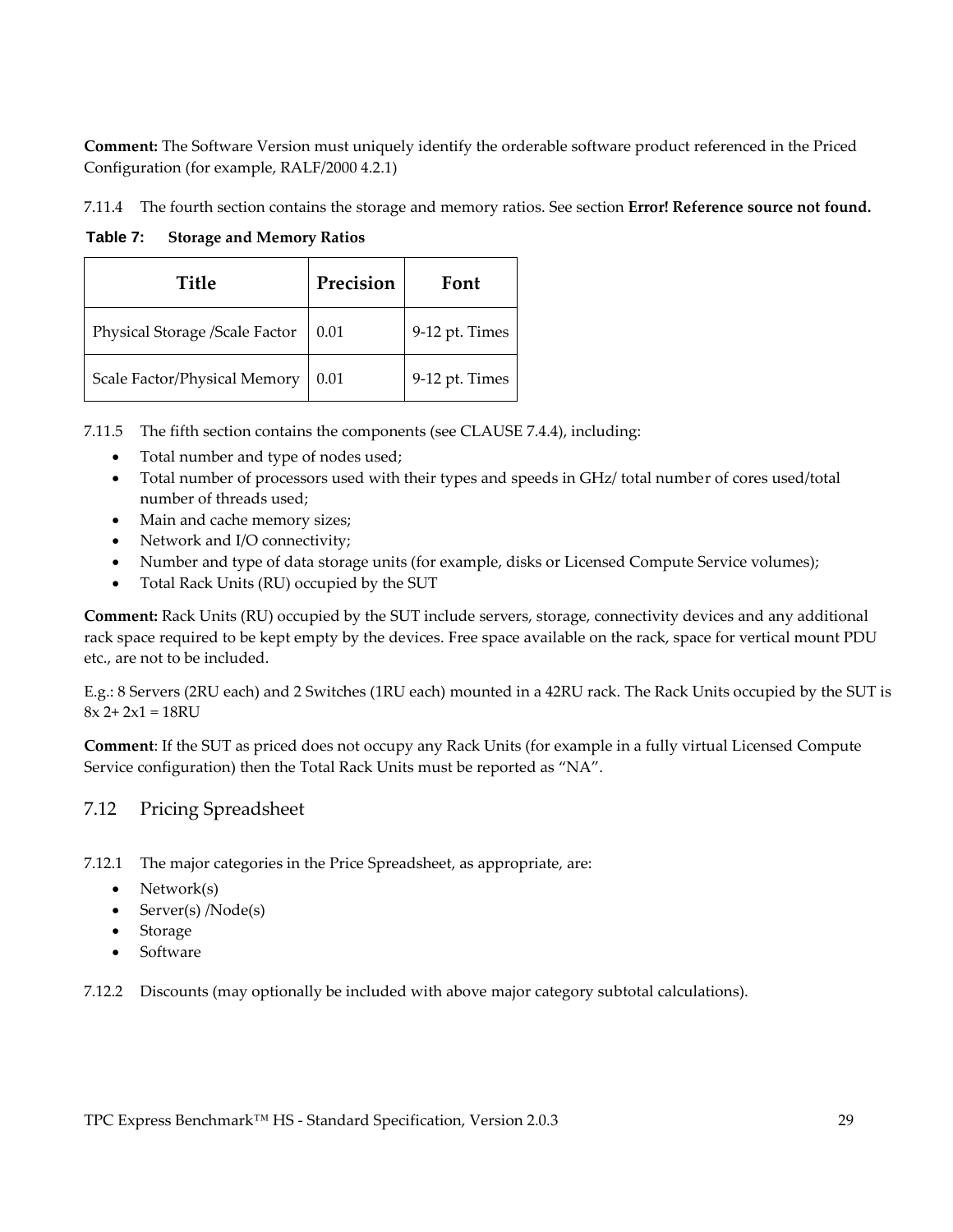## <span id="page-29-0"></span>7.13 Numerical Quantities Summary

- 7.13.1 The Numerical Quantities Summary page contains two sets of data, presented in tabular form, detailing the execution timings for the reported execution of the performance test. Each set of data should be headed by its given title and clearly separated from the other tables.
- 7.13.1 The first section contains measurement results from the benchmark execution.

٦

| <b>Item Title</b>        | Precision                              |  |  |  |
|--------------------------|----------------------------------------|--|--|--|
|                          |                                        |  |  |  |
| Scale Factor             | 1                                      |  |  |  |
| Run Start Time           | yyyy-mm-dd hh:mm:ss                    |  |  |  |
| Run End Time             | yyyy-mm-dd hh:mm:ss                    |  |  |  |
| Run Elapsed Time  ss.sss |                                        |  |  |  |
| <b>Start of HSGen</b>    | yyyy-mm-dd hh:mm:ss                    |  |  |  |
| End of HSGen             | yyyy-mm-dd hh:mm:ss                    |  |  |  |
| <b>HSGen Time</b>        | SS.SSS                                 |  |  |  |
| <b>Start of HSSort</b>   | yyyy-mm-dd hh:mm:ss                    |  |  |  |
| End of HSSort            | yyyy-mm-dd hh:mm:ss                    |  |  |  |
| <b>HSSort Time</b>       | SS.SSS                                 |  |  |  |
|                          | Start of HSValidateyyyy-mm-dd hh:mm:ss |  |  |  |
|                          | End of HSValidate yyyy-mm-dd hh:mm:ss  |  |  |  |
| <b>HSValidate Time</b>   | SS.SSS                                 |  |  |  |

<span id="page-29-1"></span>**Table 8: Measurement Results for Performance Run**

 $\top$ 

 $\Gamma$ 

7.13.2 Second section contains the measurement result for the **repeatability run**. See [Table 8: f](#page-29-1)or contents and precision.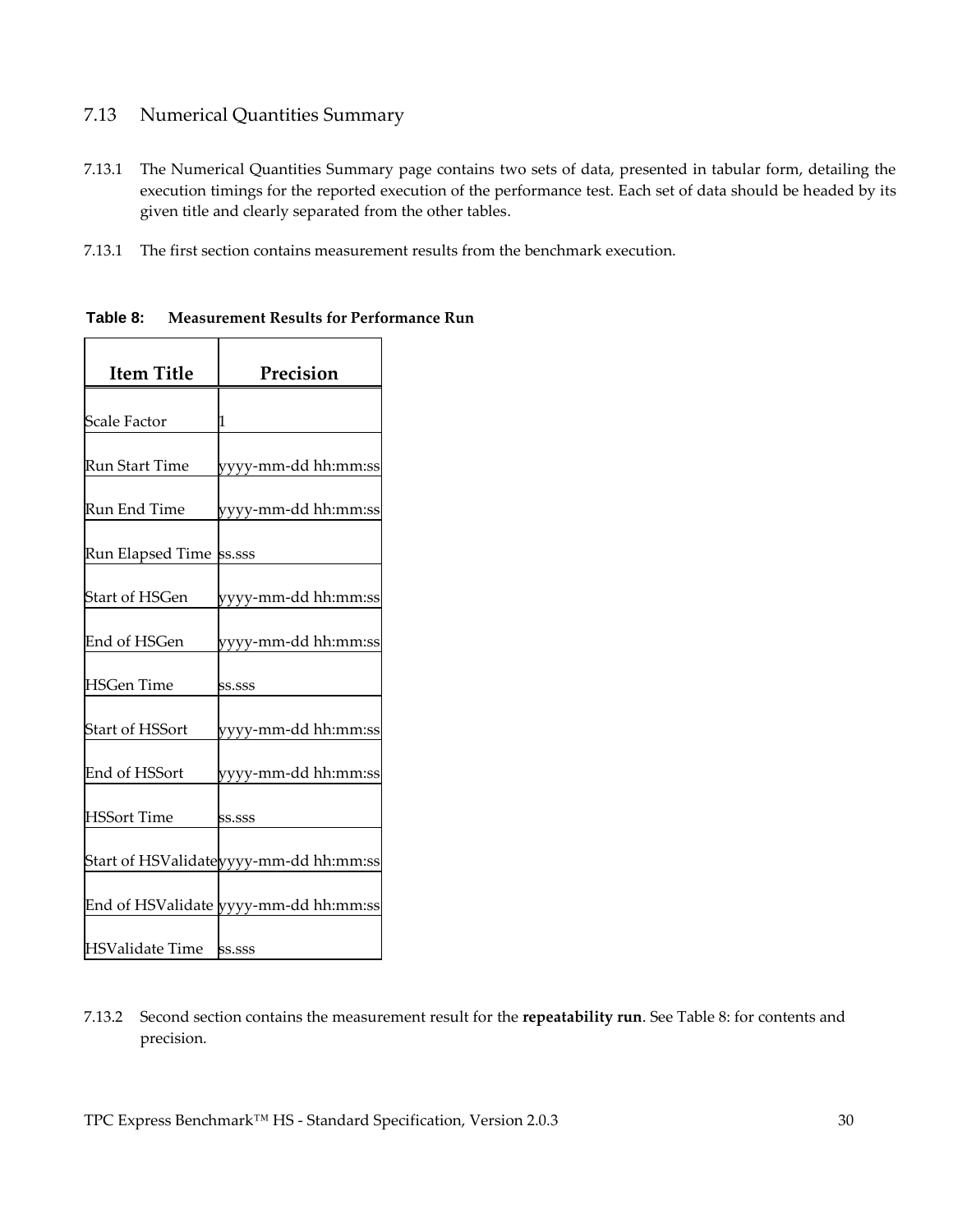### <span id="page-30-0"></span>7.14 TPCx-HS Run Report

7.14.1 The run report from TPCx-HS must be included in page 4 of the Executive Summary

#### <span id="page-30-1"></span>7.15 Availability of the Full Disclosure Report

- The full disclosure report must be readily available to the public. The report and must be made available when results are made public. In order to use the phrase "TPC Benchmark HS", the full disclosure report submitted electronically to the TPC using the procedure described in the TPC Policies and Guidelines document.
- The official full disclosure report must be available in English but may be translated to additional languages.

#### <span id="page-30-2"></span>7.16 Revisions to the Full Disclosure Report

- 7.16.1 Revisions to the full disclosure documentation shall be handled as follows:
	- Substitutions will be open to challenge for a 60 day period. No other portion of the FDR and supporting files archive are challengeable.
	- During the normal product life cycle, problems will be uncovered that require changes, sometimes referred to as ECOs, FCOs, patches, updates, etc. When the cumulative result of applied changes causes the HSph rating of the system to decrease by more than two percent from the initially reported HSph, then the test sponsor is required to re-validate the benchmark results. The complete revision history is maintained following the timing interval section showing the revision date and description.
	- Full disclosure report and supporting files archive revisions may be required for other reasons according to TPC policies (se[e Transaction Processing Performance Council \(TPC\)\)](#page-0-0).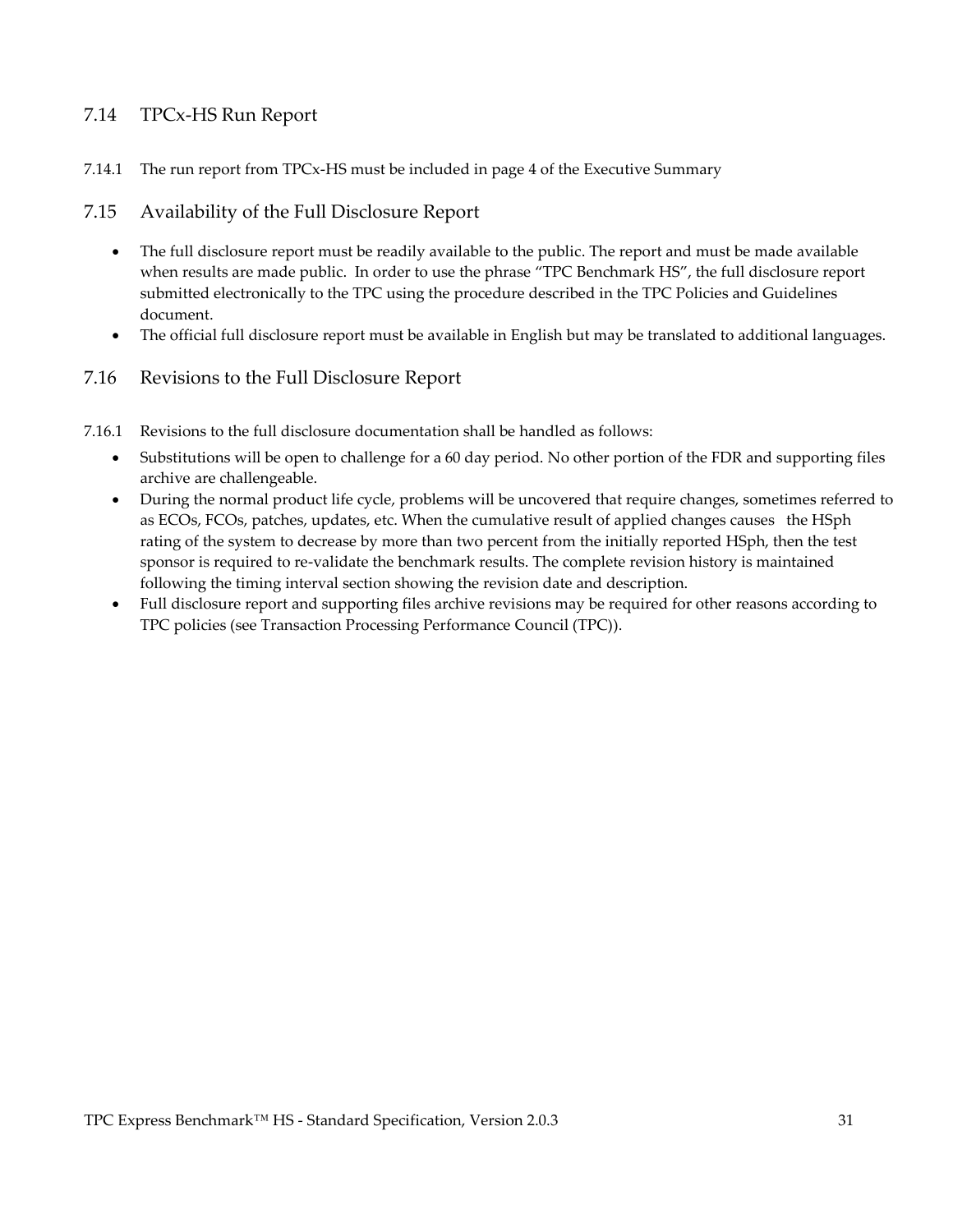## **CLAUSE 8: AUDIT**

<span id="page-31-0"></span>Rules for auditing **Pricing** information are included in the TPC Pricing Specification located at [www.tpc.org.](http://www.tpc.org/)

When the TPC-Energy optional reporting is selected by the test sponsor, the rules for auditing of TPC-Energy related items are included in the TPC Energy Specification located at [www.tpc.org.](http://www.tpc.org/) If TPC-Energy metrics are reported the TPCx-HS result must be audited by a TPC-Energy certified auditor.

## <span id="page-31-1"></span>8.1 General Rules

An audit of the benchmark result is required before publication.

The vendor may choose either a TPC Certified, independent, Auditor or the TPCx-HS Pre-Publication Board (peer review committee) to conduct the audit.

8.1.1 The term independent is defined as "the outcome of the benchmark carries no financial benefit to the auditing agency other than fees earned directly related to the audit." The auditing agency cannot have supplied any performance consulting under contract for the benchmark. The independent auditor must be certified by the TPC to audit TPCx-HS. The independent auditor must meet the following::

- The auditor holds an active TPC certification for a TPC enterprise benchmark,
- The auditing agency cannot be financially related to the sponsor. For example, the auditing agency is financially related if it is a dependent division of the sponsor, the majority of its stock is owned by the sponsor, etc.
- The auditing agency cannot be financially related to any one of the suppliers of the measured/priced configuration.
- The auditor's attestation letter is to be made readily available to the public as part of the full disclosure report. A detailed report from the auditor is not required.

8.1.2 The term peer review is defined as the process of reviewing benchmark results for compliance prior to publication by the TPCx-HS Pre-Publication Board. The Pre-Publication Board consists of 3 members from the TPCx-HS committee. Each member serves a period of six months. The membership will be rotated through the TPCx-HS membership. The submission is confidential to the peer review committee until the result is published. The peer review committee must complete the review in 10 business days. If no issues are raised in 10 days the result is considered valid.

8.1.3 TPCx-HS results can be used as the basis for new TPCx-HS results if and only if:

- The auditor or peer review committee ensure that the hardware and software products are the same as those used in the prior result;
- The auditor or peer review committee reviews the FDR of the new results and ensures that they match what is contained in the original sponsor's FDR;
- The auditor or peer review committee can attest to the validity of the pricing used in the new FDR.

**Comment 1**: The intent of this clause is to allow a reseller of equipment from a given supplier to publish under the reseller's name a TPCx-HS result already published by the supplier.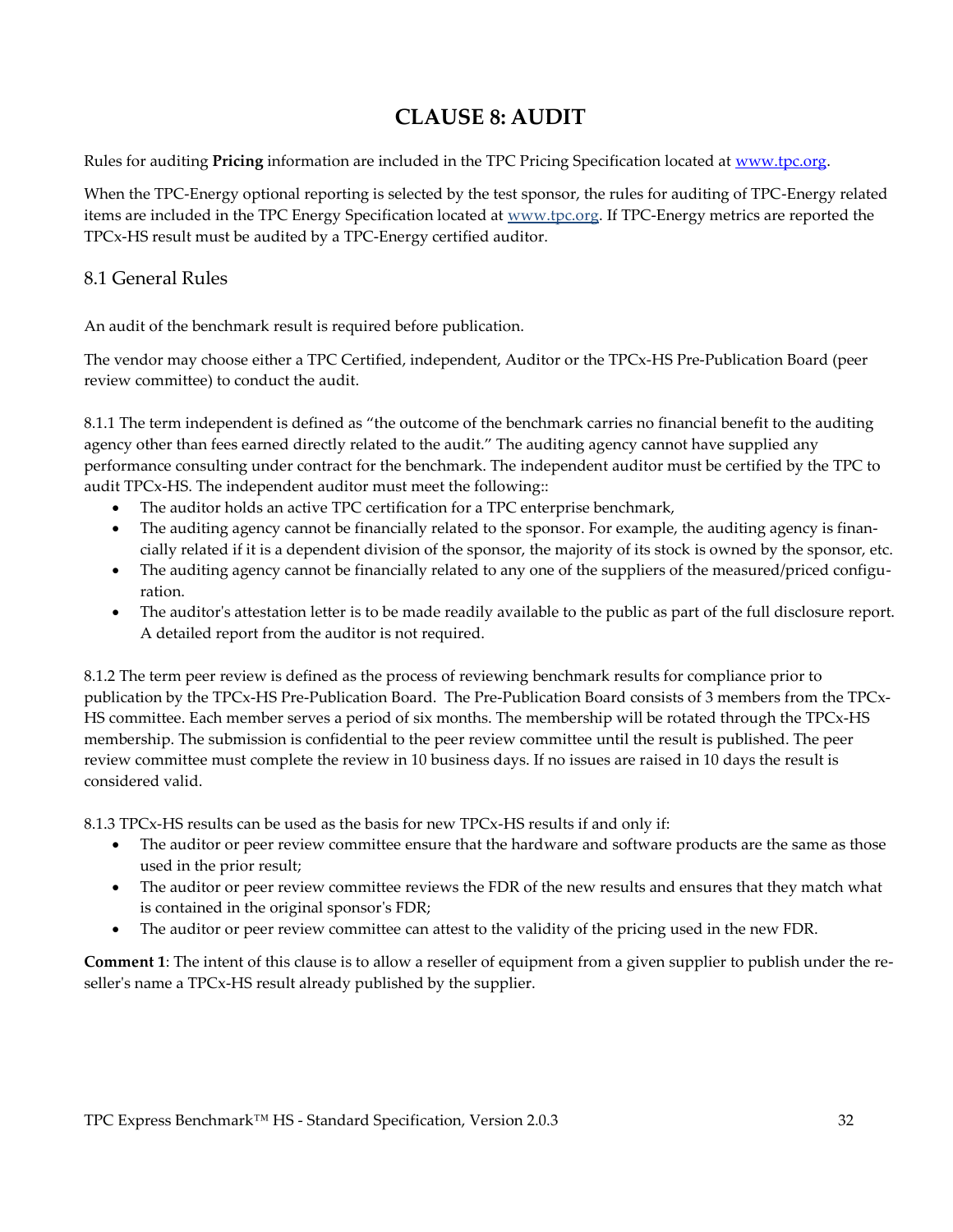#### <span id="page-32-0"></span>8.2 Audit Check List

<span id="page-32-1"></span>8.2.[1 CLAUSE 2: WORKLOAD AND EXECUTION](#page-8-0) Related Items

- 8.2.1.1 Verify that the TPC provide kit is used
- 8.2.1.2 Verify that all phases are complete with no error in Run1 and Run2
- 8.2.1.3 Verify that all scripts and source code to implement the benchmark is included.
- <span id="page-32-2"></span>8.2.2 [CLAUSE 3: SYSTEM UNDER TEST AND DRIVER](#page-12-0) Related Items
- 8.2.2.1 Verify that all components of the SUT are commercially available as per TPC Pricing Specification
- 8.2.2.2 Verify that all components of the SUT are included in the pricing
- <span id="page-32-3"></span>8.2.3 CLAUSE 4: [SCALE FACTORS AND METRICS](#page-14-0) Related Items
- 8.2.3.1 Verify that the system is scaled as per the specification
- 8.2.3.2 Verify that the metrics are reported as per the precision requirements in clause 7
- <span id="page-32-4"></span>8.2.4 [CLAUSE 5: PRICING](#page-16-0) Related Items
- 8.2.4.1 Verify that the benchmark is in compliance with the TPC Pricing specification
- <span id="page-32-5"></span>8.2.5 [CLAUSE 6: ENERGY](#page-18-0) Related Items
- 8.2.5.1 Verify that the benchmark is in compliance with the TPC Energy specification (if reported)
- 8.2.6 [CLAUSE 7: FULL DISCLOSURE](#page-21-0) Related Items
- 8.2.6.1 Verify that full disclosure report and executive summary report are accurate and comply with the reporting requirements. This includes:
	- Metric calculation;
	- System availability;
	- The diagrams of both measured and priced configuration.
	- System pricing;
	- The numerical quantity summary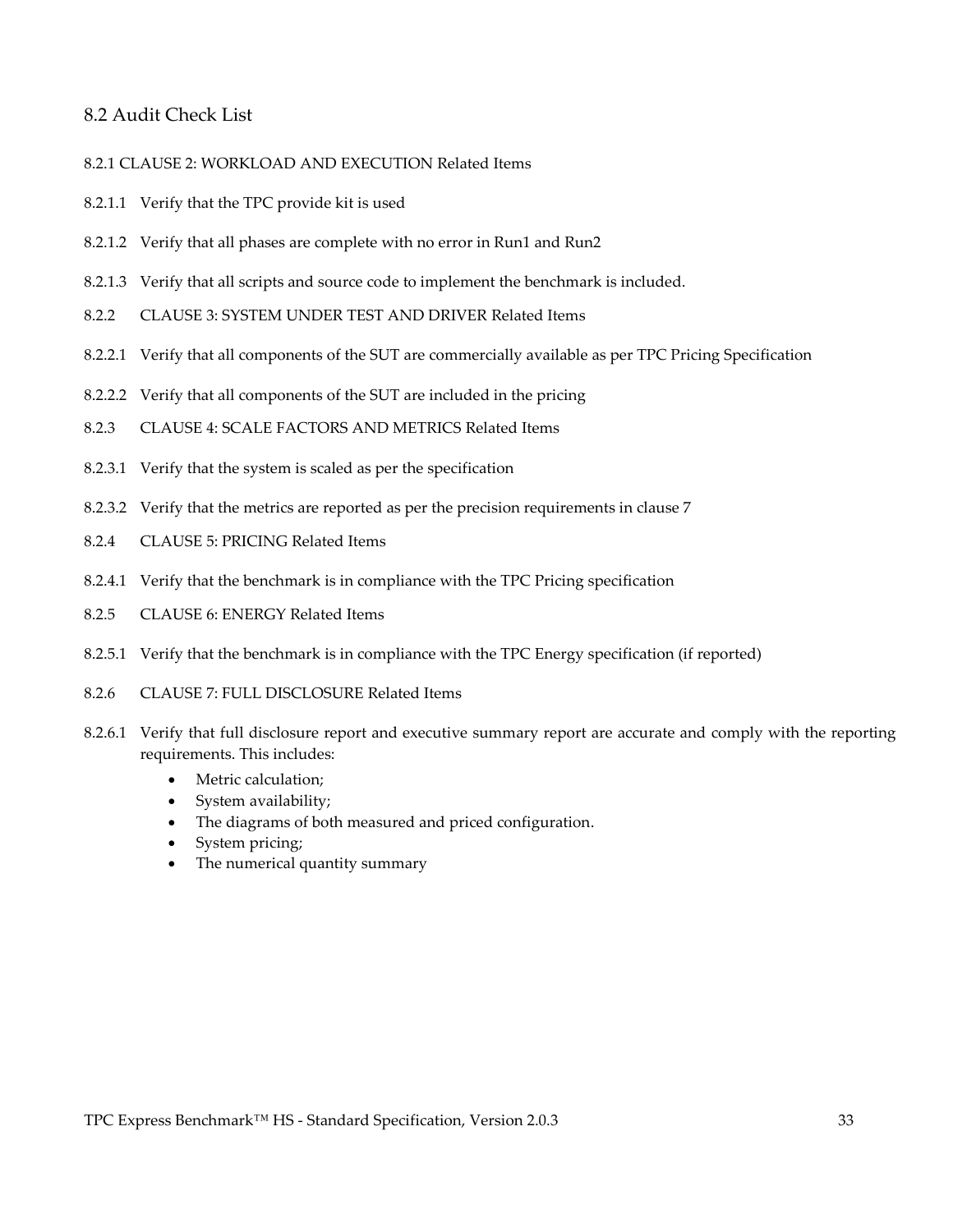## **CLAUSE 9: SAMPLE EXECUTIVE SUMMARY**

<span id="page-33-0"></span>

| My Company Logo                                |                                            | My Server Model B                                                                                 |                         | TPCx-HS Rev. 1.1.0<br>TPC-Pricing Rev. 2.0.1          |              |                           |
|------------------------------------------------|--------------------------------------------|---------------------------------------------------------------------------------------------------|-------------------------|-------------------------------------------------------|--------------|---------------------------|
|                                                |                                            |                                                                                                   |                         |                                                       | 2014         | Report Date: December 15, |
| <b>Total System Cost</b><br>Performance Metric |                                            |                                                                                                   | Price / Performance     |                                                       |              |                           |
| \$99,996.13 USD                                |                                            | 390.99                                                                                            |                         |                                                       | \$255.76 USD |                           |
| HSph@3TB                                       |                                            |                                                                                                   |                         | \$/HSph@3TB                                           |              |                           |
| Scale Factor                                   | Apache Hadoop/Spark<br>Compatible Software |                                                                                                   | <b>Operating System</b> |                                                       |              | <b>Availability Date</b>  |
| 3TB                                            | My HDFS Software 1.0                       |                                                                                                   | My OS V2.0              |                                                       | None         | December 15,<br>2014      |
| 4 x My Storage<br>Array Model A                | SAS 3.0                                    | Model B                                                                                           | 4 x My Server           | 10 GbE                                                |              | 2 x My Switch<br>Model X  |
| Physical Storage /Scale Factor                 |                                            |                                                                                                   |                         | Scale Factor/Physical Memory                          |              |                           |
| Servers                                        |                                            |                                                                                                   |                         | 4 x My Server Model B                                 |              |                           |
|                                                | Processors/Cores/Threads/Model             |                                                                                                   |                         | 4/32/64 My CPU Model Z (2.7 GHz, 20MB<br>cache, 130W) |              |                           |
| Memory                                         |                                            |                                                                                                   |                         | 128GB                                                 |              |                           |
| Storage                                        |                                            | 2 x 600GB 10K SFF SAS (internal)<br>1 x My Storage Array Model A with 8 X 1TB<br>7.2K SAS LFF HDD |                         |                                                       |              |                           |
| Network:                                       |                                            |                                                                                                   |                         | 2x My Switch Model X 10GbE                            |              |                           |
| Rack Space:                                    |                                            |                                                                                                   |                         | <b>18 RU</b>                                          |              |                           |

TPC Express Benchmark<sup>™</sup> HS - Standard Specification, Version 2.0.3 34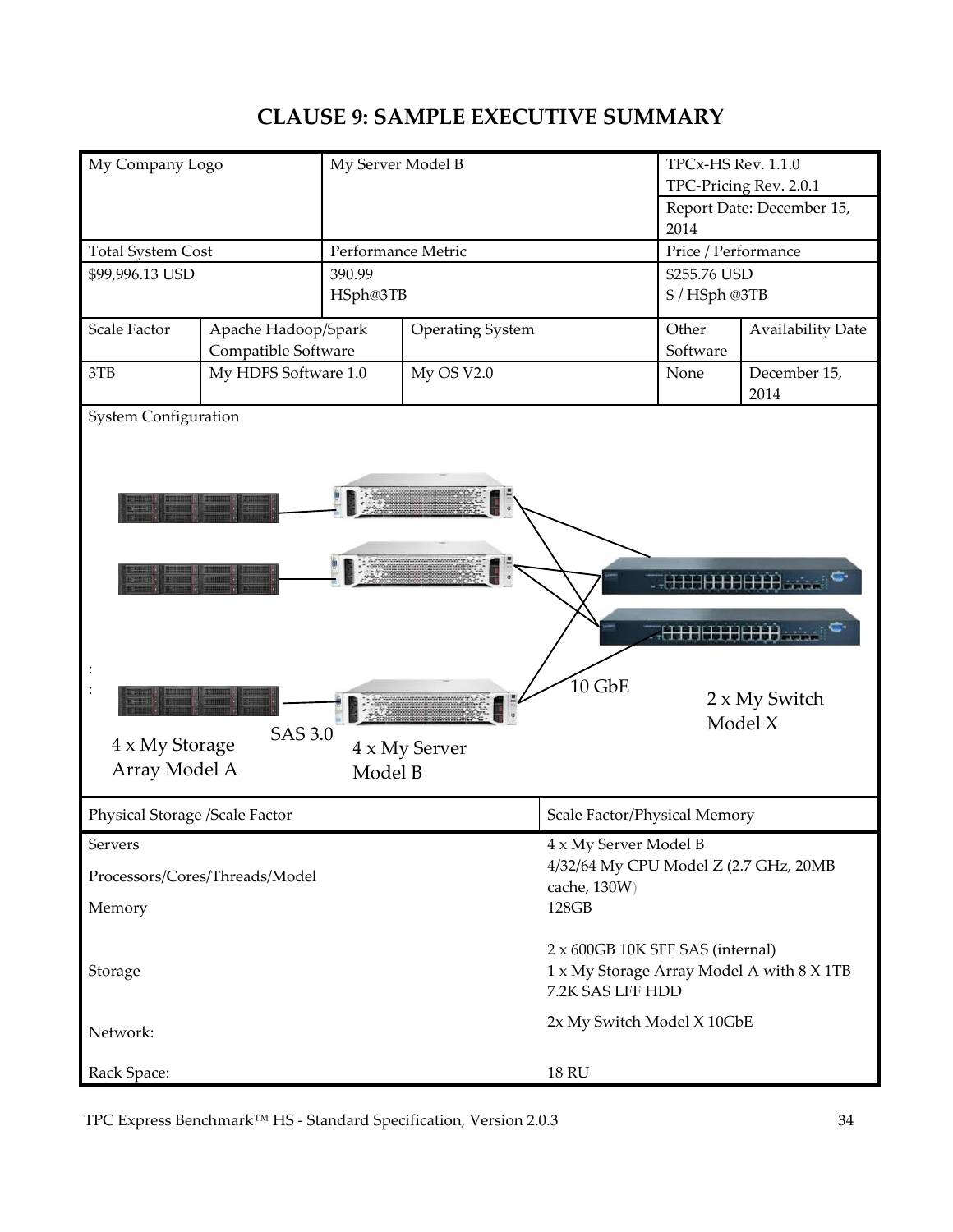| My Company Logo                                                                                                 | My Server Model B |              | TPCx-HS Rev. 1.1.0 |                |                               |                           |
|-----------------------------------------------------------------------------------------------------------------|-------------------|--------------|--------------------|----------------|-------------------------------|---------------------------|
|                                                                                                                 |                   |              |                    |                | TPC-Pricing Rev. 2.0.1        |                           |
|                                                                                                                 |                   |              |                    | Report Date:   |                               | 15-Dec-2014               |
| Description                                                                                                     | Part<br>Number    | Source       | Unit<br>Price      | Qty            | Extended<br>Price             | 3 Year<br>Maint.<br>Price |
| My Server Model B, 4<br>My CPU Model Z,<br>128GB, 2 x 600GB 10K<br><b>SFF SAS</b>                               | $MY-S-001$        | $\mathbf{1}$ | 12,100.77          | 4              | \$48,403                      | \$100                     |
| My Storage Array<br>Model A                                                                                     | $MY-SE-002$       | $\mathbf{1}$ | 1,988.00           | $\overline{4}$ | \$7,952                       | \$200                     |
| My HDD Model xyz<br>1TB SATA 7.2K LFF                                                                           | MY-HDD-<br>011    | $\mathbf{1}$ | 800.47             | 40             | \$32,019                      |                           |
| My OS                                                                                                           | MY-OS             | 1            | 485.24             | 4              | \$1,941                       |                           |
| My HDFS Software                                                                                                | $MY-$             | $\mathbf{1}$ | 2,700.00           | $\overline{4}$ | \$10,800                      |                           |
|                                                                                                                 | Hadoop            |              |                    |                |                               |                           |
| My Switch Model X                                                                                               | My-Switch         | $\mathbf{1}$ | 1,922.12           | $\overline{2}$ | \$3,844                       |                           |
|                                                                                                                 |                   |              |                    | Subtotal       | \$104,959                     | \$300                     |
| Large Purchase                                                                                                  | 5.0%              | $\mathbf{1}$ |                    |                | $- $5,248$                    | $-$ \$15                  |
| Discount                                                                                                        |                   |              |                    |                |                               |                           |
| Pricing: 1=My Company                                                                                           |                   |              |                    |                | Three-Year Cost of Ownership: | \$99,996.1                |
| Audited by My Auditor                                                                                           |                   |              |                    |                |                               |                           |
| All discounts are based on US list prices and for similar                                                       |                   |              |                    |                | HSph@3TB:                     | 390.99                    |
| quantities and configurations. The discounts are based                                                          |                   |              |                    |                |                               |                           |
| on the overall specific components pricing from<br>respective vendors in this single quotation. Discounts       |                   |              |                    |                | \$/HSph                       | \$255.76                  |
| for similarly sized configurations will be similar to                                                           |                   |              |                    |                | @3TB:                         |                           |
| those quoted here, but may vary based on the                                                                    |                   |              |                    |                |                               |                           |
| components in the configuration.                                                                                |                   |              |                    |                |                               |                           |
| Prices used in TPC benchmarks reflect the actual prices a customer would pay for a one-time purchase of         |                   |              |                    |                |                               |                           |
| the stated components. Individually negotiated discounts are not permitted. Special prices based on             |                   |              |                    |                |                               |                           |
| assumptions about past or future purchases are not permitted. All discounts reflect standard pricing            |                   |              |                    |                |                               |                           |
| policies for the listed components. For complete details, see the pricing sections of the TPC benchmark         |                   |              |                    |                |                               |                           |
| specifications. If you find that the stated prices are not available according to these terms, please inform at |                   |              |                    |                |                               |                           |
| pricing@tpc.org. Thank you.                                                                                     |                   |              |                    |                |                               |                           |